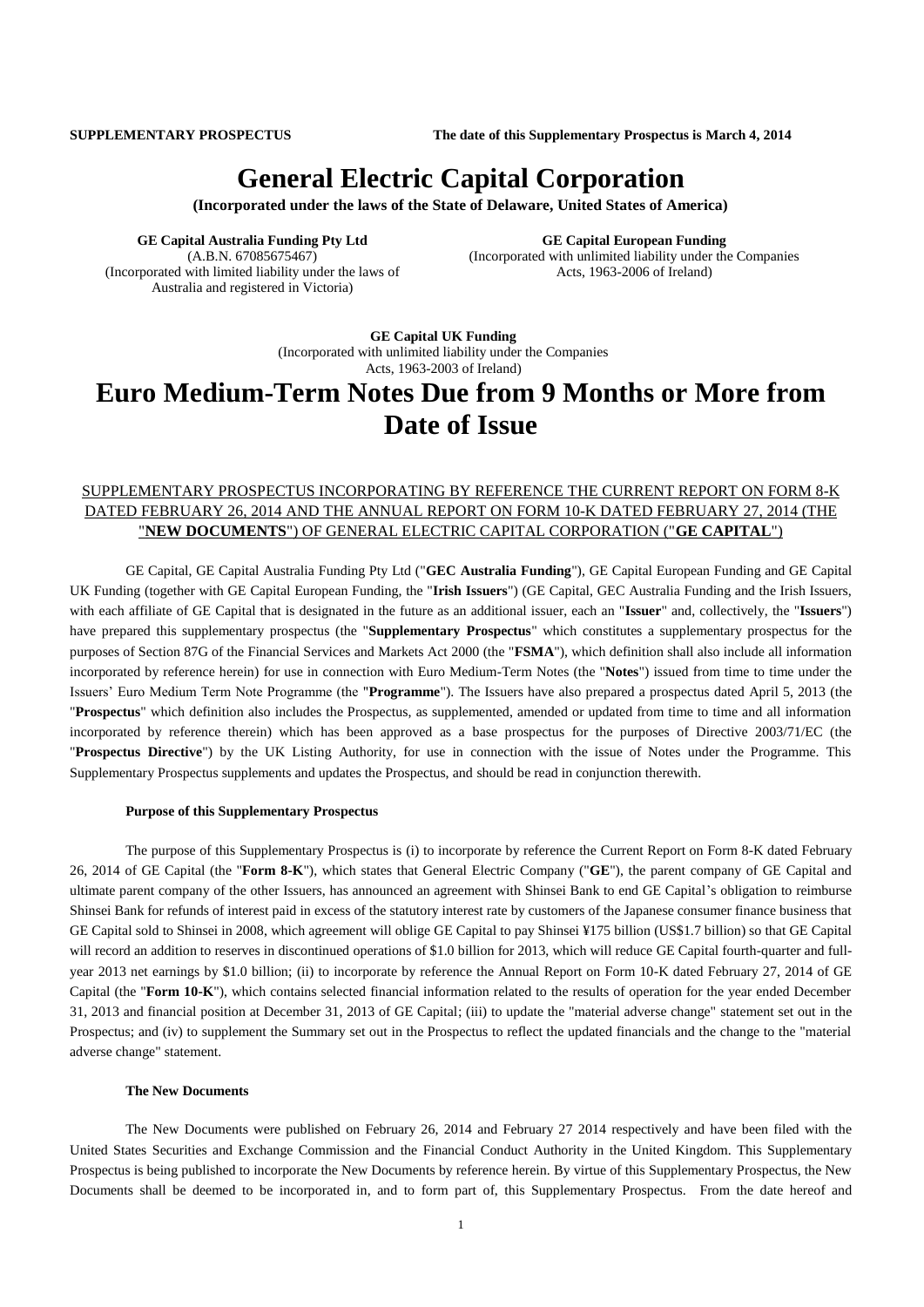throughout the lifetime of the Programme, copies of the New Documents will be available free of charge from the registered offices of the Irish Issuers or from the specified office of the Fiscal Agent in London and on the internet at [http://www.ge.com/investor](http://www.ge.com/investor-relations/shareholder-services/personal-investing/sec-filing/general-electric-capital-corporation)[relations/shareholder-services/personal-investing/sec-filing/general-electric-capital-corporation.](http://www.ge.com/investor-relations/shareholder-services/personal-investing/sec-filing/general-electric-capital-corporation)

If the New Documents which are incorporated by reference herein themselves incorporate any information or other documents therein, either expressly or implicitly, such information or other documents will not form part of this Supplementary Prospectus for the purposes of the Prospectus Directive (Directive 2003/71/EC) except where such information or other documents are specifically incorporated by reference or attached to this Supplementary Prospectus. Each Issuer (and in the case of Notes issued by an Issuer other than GE Capital, GE Capital as Guarantor) (each a "**Responsible Person**" and together, the "**Responsible Persons**") accepts responsibility for the information contained in this Supplementary Prospectus. To the best of the knowledge of each such Responsible Person (each having taken all reasonable care to ensure such is the case) the information contained in this Supplementary Prospectus is in accordance with the facts and does not contain any omission likely to affect the import of such information.

#### **General Information**

Since December 31, 2013, there has been no material adverse change in the prospects of GE Capital and its consolidated subsidiaries.

#### **Summary**

The Summary set out on pages 13 to 27 of the Prospectus shall be supplemented to reflect the publication of the Form 10-K. The Summary of the Programme as so supplemented is set out in the Appendix to this Supplement.

This Supplementary Prospectus and the Prospectus should be read in conjunction with all documents which are deemed to be incorporated by reference, which together, constitute a prospectus for the purposes of the Prospectus Directive, and for a particular issue of or Tranche of Notes in conjunction with any applicable Final Terms.

To the extent that there is any inconsistency between (a) any statement in this Supplementary Prospectus or any statement incorporated by reference into the Prospectus by this Supplementary Prospectus and (b) any other statement in or incorporated by reference in the Prospectus prior to the date of this Supplementary Prospectus, the statements in (a) will prevail.

Save as disclosed in this Supplementary Prospectus and the Prospectus there has been no other significant new factor, material mistake or material inaccuracy relating to the information included in the Prospectus since initial publication of the Prospectus.

In accordance with section 87Q(4) - (6) FSMA, investors who have agreed to purchase or subscribe for Notes issued under the Programme before the Supplementary Prospectus is published have the right, exercisable before the end of the period of two working days beginning with the working day after the date on which this Supplementary Prospectus was published, to withdraw their acceptances. This right to withdraw shall expire by close of business on March 6, 2014. Investors can exercise their right to withdraw their acceptances by contacting the person from whom any such investor has agreed to purchase or subscribe for such notes before the above deadline.

See "Risk factors" in the Prospectus for a discussion of certain risks that should be considered in connection with certain types of Notes which may be offered under the Programme.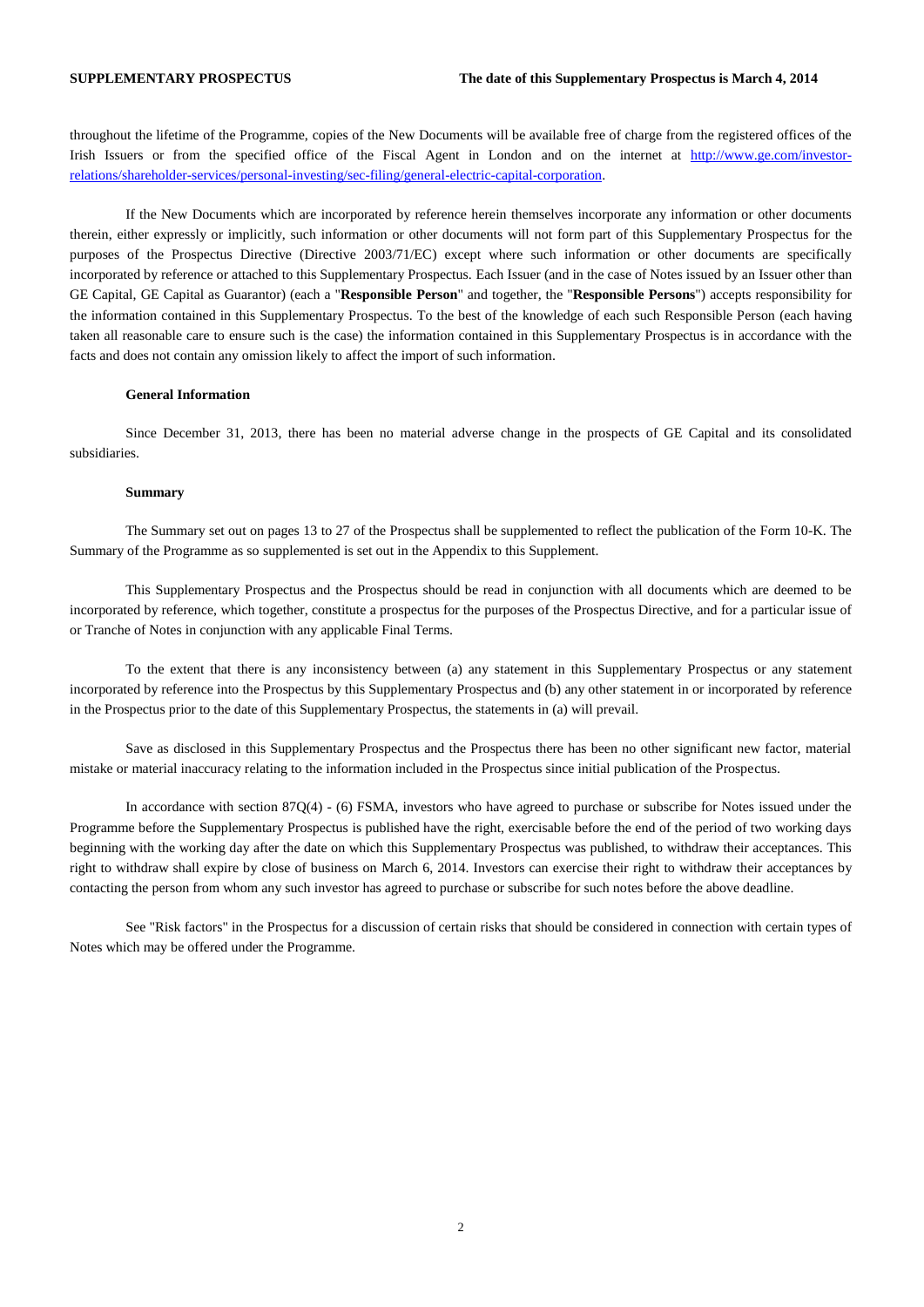#### **APPENDIX**

### **SUMMARY**

Summaries are made up of disclosure requirements known as "Elements". These Elements are numbered in Sections A – E (A.1 – E.7). This Summary contains all the Elements required to be included in a summary for the Notes, the Issuer and the Guarantor. Because some Elements are not required to be addressed, there may be gaps in the numbering sequence of the Elements. Even though an Element may be required to be inserted in a summary because of the type of securities and issuer, it is possible that no relevant information can be given regarding the Element. In this case a short description of the Element should be included in the summary explaining why it is not applicable.

#### **Section A – Introduction and warnings**

| <b>Element</b> |                                                                                                                                                                                                                                                                                                                                                                                                                                                                                                                                                                                                                                                                                                                                                                                                                                                                                                         |
|----------------|---------------------------------------------------------------------------------------------------------------------------------------------------------------------------------------------------------------------------------------------------------------------------------------------------------------------------------------------------------------------------------------------------------------------------------------------------------------------------------------------------------------------------------------------------------------------------------------------------------------------------------------------------------------------------------------------------------------------------------------------------------------------------------------------------------------------------------------------------------------------------------------------------------|
| A.1            | This summary should be read as an introduction to the Base Prospectus and the applicable Final<br>Terms.                                                                                                                                                                                                                                                                                                                                                                                                                                                                                                                                                                                                                                                                                                                                                                                                |
|                | Any decision to invest in any Notes should be based on a consideration of this Base Prospectus as a<br>whole, including any documents incorporated by reference and the applicable Final Terms.                                                                                                                                                                                                                                                                                                                                                                                                                                                                                                                                                                                                                                                                                                         |
|                | Where a claim relating to information contained in the Base Prospectus and the applicable Final<br>Terms is brought before a court in a Member State of the European Economic Area, the plaintiff<br>may, under the national legislation of the Member State where the claim is brought, be required to<br>bear the costs of translating the Base Prospectus and the applicable Final Terms before the legal<br>proceedings are initiated.                                                                                                                                                                                                                                                                                                                                                                                                                                                              |
|                | No civil liability will attach to the Issuers or the Guarantor in any such Member State solely on the<br>$\bullet$<br>basis of this summary, including any translation hereof, unless it is misleading, inaccurate or<br>inconsistent when read together with the other parts of this Base Prospectus and the applicable Final<br>Terms or, following the implementation of the relevant provisions of Directive 2010/73/EU in the<br>relevant Member State, it does not provide, when read together with the other parts of this Base<br>Prospectus and the applicable Final Terms, key information (as defined in Article 2.1(s) of the<br>Prospectus Directive) in order to aid investors when considering whether to invest in the Notes.                                                                                                                                                           |
| $\mathbf{A.2}$ | Certain Tranches of Notes with a denomination of less than $£100,000$ (or its equivalent in any other currency)<br>may be offered in circumstances where there is no exemption from the obligation under the Prospectus<br>Directive to publish a prospectus. Any such offer is referred to as a "Public Offer".                                                                                                                                                                                                                                                                                                                                                                                                                                                                                                                                                                                        |
|                | Issue specific summary:                                                                                                                                                                                                                                                                                                                                                                                                                                                                                                                                                                                                                                                                                                                                                                                                                                                                                 |
|                | [Not Applicable; the Notes are issued in denominations of at least $\epsilon$ 100,000 (or its equivalent in any other<br>currency).]                                                                                                                                                                                                                                                                                                                                                                                                                                                                                                                                                                                                                                                                                                                                                                    |
|                | [Consent: Subject to the conditions set out below, the Issuer consents to the use of this Base Prospectus in<br>connection with a Public Offer of Notes by the Managers[, [names of specific financial intermediaries listed in<br>final terms,] [and] [each financial intermediary whose name is published on the website of the London Stock<br>Exchange through a regulatory information service and identified as an Authorized Offeror in respect of the<br>relevant Public Offer [and any financial intermediary which is authorized to make such offers under the<br>Financial Services and Markets Act 2000, as amended, or other applicable legislation implementing the Markets<br>in Financial Instruments Directive (Directive 2004/39/EC) and publishes on its website the following statement<br>(with the information in square brackets being completed with the relevant information): |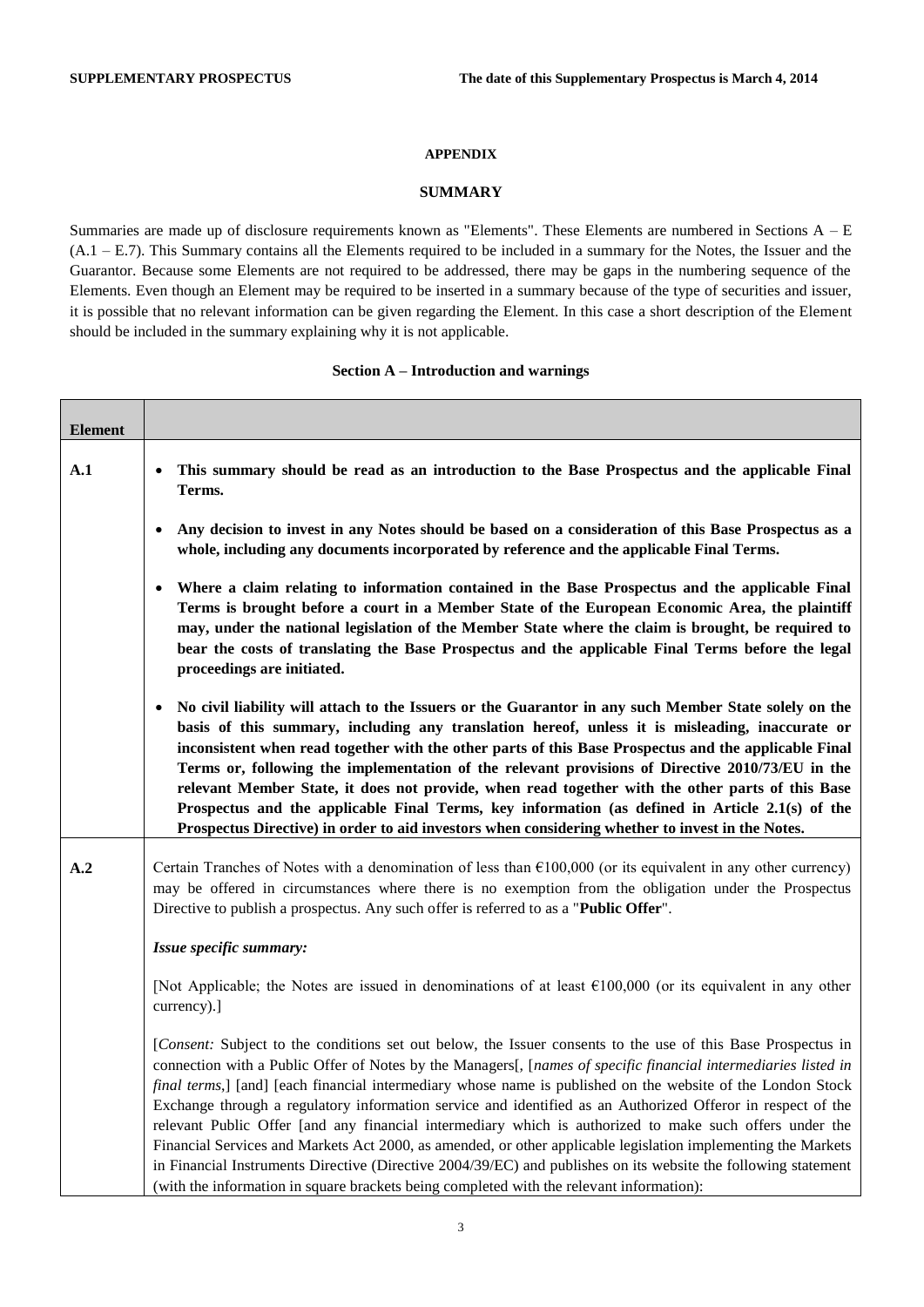Τ

 $\overline{\phantom{a}}$ 

| <b>Element</b> |                                                                                                                                                                                                                                                                                                                                                                                                                                                                                                                                                                                                                                       |
|----------------|---------------------------------------------------------------------------------------------------------------------------------------------------------------------------------------------------------------------------------------------------------------------------------------------------------------------------------------------------------------------------------------------------------------------------------------------------------------------------------------------------------------------------------------------------------------------------------------------------------------------------------------|
|                | "We, [insert legal name of financial intermediary], refer to the [insert title of relevant Notes] (the "Notes")<br>described in the Final Terms dated [insert date] (the "Final Terms") published by $\int$ (the "Issuer"). We<br>hereby accept the offer by the Issuer of its consent to our use of the Base Prospectus (as defined in the Final<br>Terms) in connection with the offer of the Notes in accordance with the Authorized Offeror Terms and subject to<br>the conditions to such consent, each as specified in the Base Prospectus, and we are using the Base Prospectus<br>accordingly."],                             |
|                | (each an "Authorized Offeror").                                                                                                                                                                                                                                                                                                                                                                                                                                                                                                                                                                                                       |
|                | Offer period: The Issuer's consent referred to above is given for Public Offers of Notes during [offer period for<br><i>the issue to be specified here</i> ] (the " <b>Offer Period</b> ").                                                                                                                                                                                                                                                                                                                                                                                                                                           |
|                | Conditions to consent: The conditions to the Issuer's consent [(in addition to the conditions referred to above)]<br>are that such consent (a) is only valid during the Offer Period; (b) only extends to the use of this Base<br>Prospectus to make Public Offers of the relevant Tranche of Notes in [specify each Relevant Member State in<br>which the particular Tranche of Notes can be offered] and (c) [specify any other conditions applicable to the<br>Public Offer of the particular Tranche, as set out in the Final Terms].                                                                                             |
|                | AN INVESTOR INTENDING TO ACQUIRE OR ACQUIRING ANY NOTES IN A PUBLIC OFFER<br>FROM AN AUTHORIZED OFFEROR WILL DO SO, AND OFFERS AND SALES OF SUCH NOTES<br>TO AN INVESTOR BY SUCH AUTHORIZED OFFEROR WILL BE MADE, IN ACCORDANCE<br>WITH ANY TERMS AND OTHER ARRANGEMENTS IN PLACE BETWEEN SUCH AUTHORIZED<br>OFFEROR AND SUCH INVESTOR INCLUDING AS TO PRICE, ALLOCATIONS AND<br>THE INVESTOR MUST LOOK TO THE RELEVANT<br>SETTLEMENT ARRANGEMENTS.<br>AUTHORIZED OFFEROR AT THE TIME OF SUCH OFFER FOR THE PROVISION OF SUCH<br>INFORMATION AND THE RELEVANT AUTHORIZED OFFEROR WILL BE RESPONSIBLE FOR<br><b>SUCH INFORMATION.1</b> |

<span id="page-3-0"></span>

| <b>Element</b> | <b>Title</b>                                                       |                                                                                                                                                                                                                                                                                                                                                                                                                                                                                                                                      |
|----------------|--------------------------------------------------------------------|--------------------------------------------------------------------------------------------------------------------------------------------------------------------------------------------------------------------------------------------------------------------------------------------------------------------------------------------------------------------------------------------------------------------------------------------------------------------------------------------------------------------------------------|
| B.1            | Legal and<br>commercial name<br>of the Issuer                      | General Electric Capital Corporation ("GE Capital")<br>GE Capital Australia Funding Pty. Ltd. ("GE Capital Australia Funding")<br>GE Capital European Funding<br><b>GE Capital UK Funding</b>                                                                                                                                                                                                                                                                                                                                        |
| B.2            | Domicile/legal<br>form/legislation/<br>country of<br>incorporation | GE Capital is a corporation incorporated in the State of Delaware, U.S.A. under the<br>laws of the State of Delaware, U.S.A.<br>GE Capital Australia Funding is a limited liability proprietary company incorporated<br>and domiciled in the state of Victoria, Australia under the Corporations Act 2001 of<br>the Commonwealth of Australia.<br>Each of GE Capital European Funding and GE Capital UK is a public unlimited<br>company incorporated and domiciled in Ireland under the Companies Acts, 1963 to<br>2012 of Ireland. |
| B.4b           | Trend information                                                  | Not Applicable. There are no known trends, uncertainties, demands, commitments or<br>events that are reasonably likely to have a material effect on the prospects of GE<br>Capital, GE Capital Australia Funding, GE Capital European Funding or GE Capital                                                                                                                                                                                                                                                                          |

# **Section B – Issuers and Guarantor**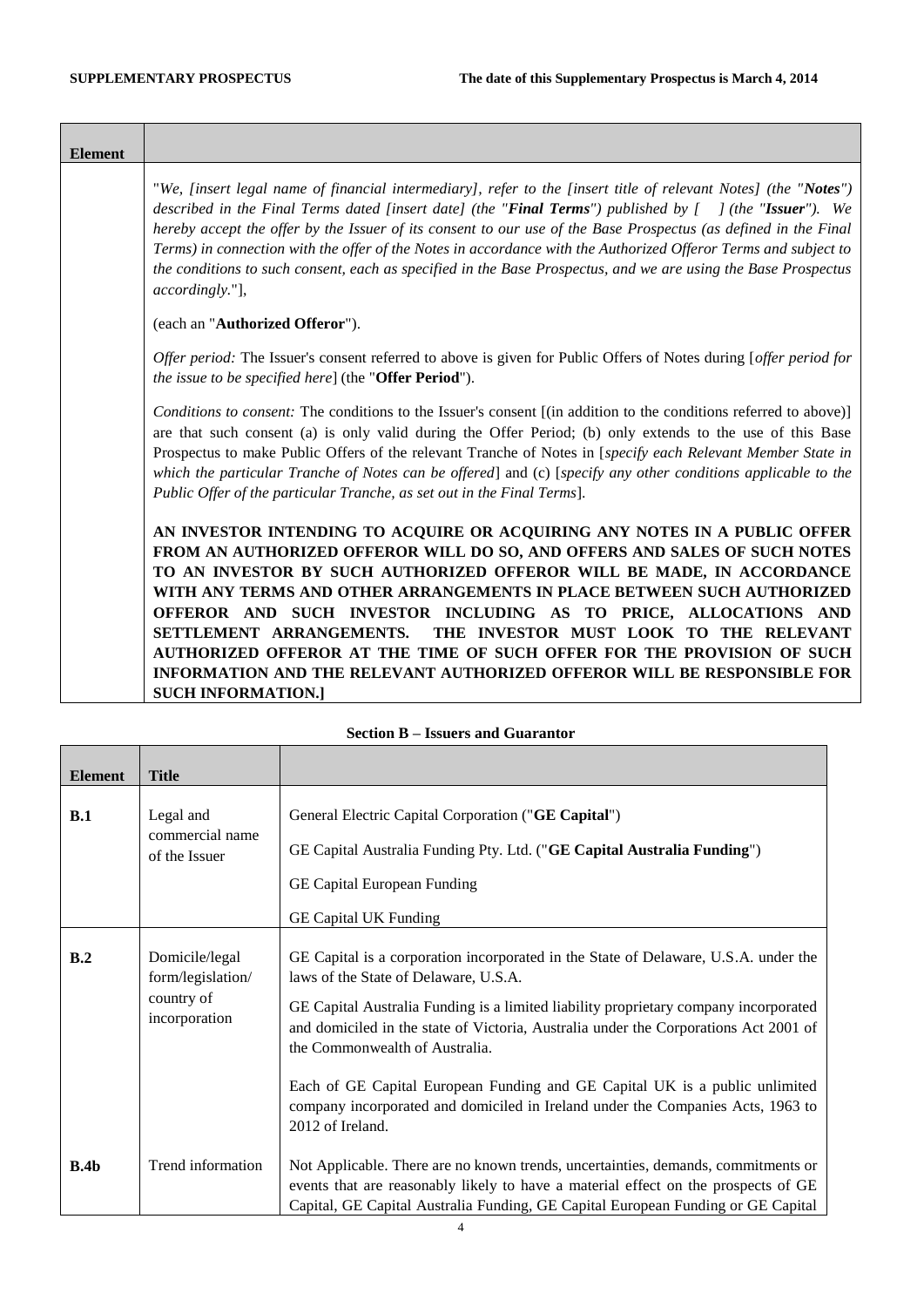1

February 27, 2014.

| <b>Element</b> | <b>Title</b>                                                                                                                                                          |                                                                                                                                                                                                                       |              |              |              |                          |      |                        |
|----------------|-----------------------------------------------------------------------------------------------------------------------------------------------------------------------|-----------------------------------------------------------------------------------------------------------------------------------------------------------------------------------------------------------------------|--------------|--------------|--------------|--------------------------|------|------------------------|
|                | UK Funding for their respective current financial years. Any decision to invest in<br>any Notes should be based on a consideration of the Base Prospectus as a whole, |                                                                                                                                                                                                                       |              |              |              |                          |      |                        |
|                |                                                                                                                                                                       | including any documents incorporated by reference and the applicable Final Terms.                                                                                                                                     |              |              |              |                          |      |                        |
| B.5            | Description of the<br>Group                                                                                                                                           | GE Capital is a wholly owned direct subsidiary of General Electric Company, the<br>ultimate parent company of the group.                                                                                              |              |              |              |                          |      |                        |
|                |                                                                                                                                                                       | GE Capital Australia Funding is a wholly owned direct subsidiary of GE Capital,<br>which is a wholly owned direct subsidiary of General Electric Company, the<br>ultimate parent company of the group.                |              |              |              |                          |      |                        |
|                |                                                                                                                                                                       | GE Capital European Funding and GE Capital UK Funding are indirect subsidiaries<br>of GE Capital, which is a wholly-owned direct subsidiary of General Electric<br>Company, the ultimate parent company of the group. |              |              |              |                          |      |                        |
| B.9            | Profit forecast or<br>estimate                                                                                                                                        | Not Applicable. No profit forecasts or estimates have been made in the Base<br>Prospectus.                                                                                                                            |              |              |              |                          |      |                        |
| B.10           | Audit report                                                                                                                                                          | Not Applicable. No qualifications are contained in any audit or review report<br>included in the Base Prospectus.                                                                                                     |              |              |              |                          |      |                        |
|                | qualifications                                                                                                                                                        |                                                                                                                                                                                                                       |              |              |              |                          |      |                        |
| B.12           |                                                                                                                                                                       | Selected historical key financial information:                                                                                                                                                                        |              |              |              |                          |      |                        |
|                | <b>GE</b> Capital                                                                                                                                                     |                                                                                                                                                                                                                       |              |              |              |                          |      |                        |
|                |                                                                                                                                                                       | The table below sets out summary information extracted from GE Capital's audited statement of financial<br>position as at December 31, 2011, 2012 and 2013:                                                           |              |              |              |                          |      |                        |
|                | (in millions, except share amounts)                                                                                                                                   |                                                                                                                                                                                                                       |              | December 31, |              | December 31,<br>$2012^2$ |      | 2011                   |
|                | Assets                                                                                                                                                                |                                                                                                                                                                                                                       |              | $2013^1$     |              |                          |      |                        |
|                | Cash and equivalents                                                                                                                                                  |                                                                                                                                                                                                                       | \$           | 74,873       | \$           | 61,853                   | \$   | 76,702                 |
|                | Financing receivables – net                                                                                                                                           |                                                                                                                                                                                                                       |              | 253,029      |              | 268,161                  |      | 288,847                |
|                | Other assets                                                                                                                                                          |                                                                                                                                                                                                                       |              | 188, 927     |              | 209,337                  |      | 219,094                |
|                | Total assets                                                                                                                                                          |                                                                                                                                                                                                                       | $\mathbb{S}$ | 516,829      | $\mathbb{S}$ | 539,351                  | $\$$ | 584,643                |
|                | Liabilities and equity                                                                                                                                                |                                                                                                                                                                                                                       |              |              |              |                          |      |                        |
|                | Short-term borrowings                                                                                                                                                 |                                                                                                                                                                                                                       |              | 77,298       | \$           | 95,940                   | \$   | 136,333                |
|                | Long-term borrowings                                                                                                                                                  |                                                                                                                                                                                                                       |              | 210,279      |              | 224,776                  |      | 234,391                |
|                | Other liabilities                                                                                                                                                     |                                                                                                                                                                                                                       |              | 146,126      |              | 136,038                  |      | 136,119                |
|                | Total liabilities                                                                                                                                                     |                                                                                                                                                                                                                       | \$           | 433,703      | $\$$         | 456,754                  | \$   | 506,843                |
|                | Total equity                                                                                                                                                          |                                                                                                                                                                                                                       |              | 83,126       |              | 82,597                   |      | December 31,<br>77,800 |

 $<sup>1</sup>$  The selected historical key financial information of GE Capital has been updated in this Summary to include the selected financial information related to</sup> the financial position at December 31, 2013 of GE Capital. The first column titled "December 31, 2013" was included in element B.12 of the Summary in the Supplementary Prospectus dated 3 February, 2014 to show the relevant unaudited figures. The figures now included are the audited figures.  $<sup>2</sup>$  The selected historical key financial information of GE Capital has been updated in this Summary to include the selected financial information related to</sup> the financial position at December 31, 2012 of GE Capital, as such selected financial information is presented in the Annual Report on Form 10-K dated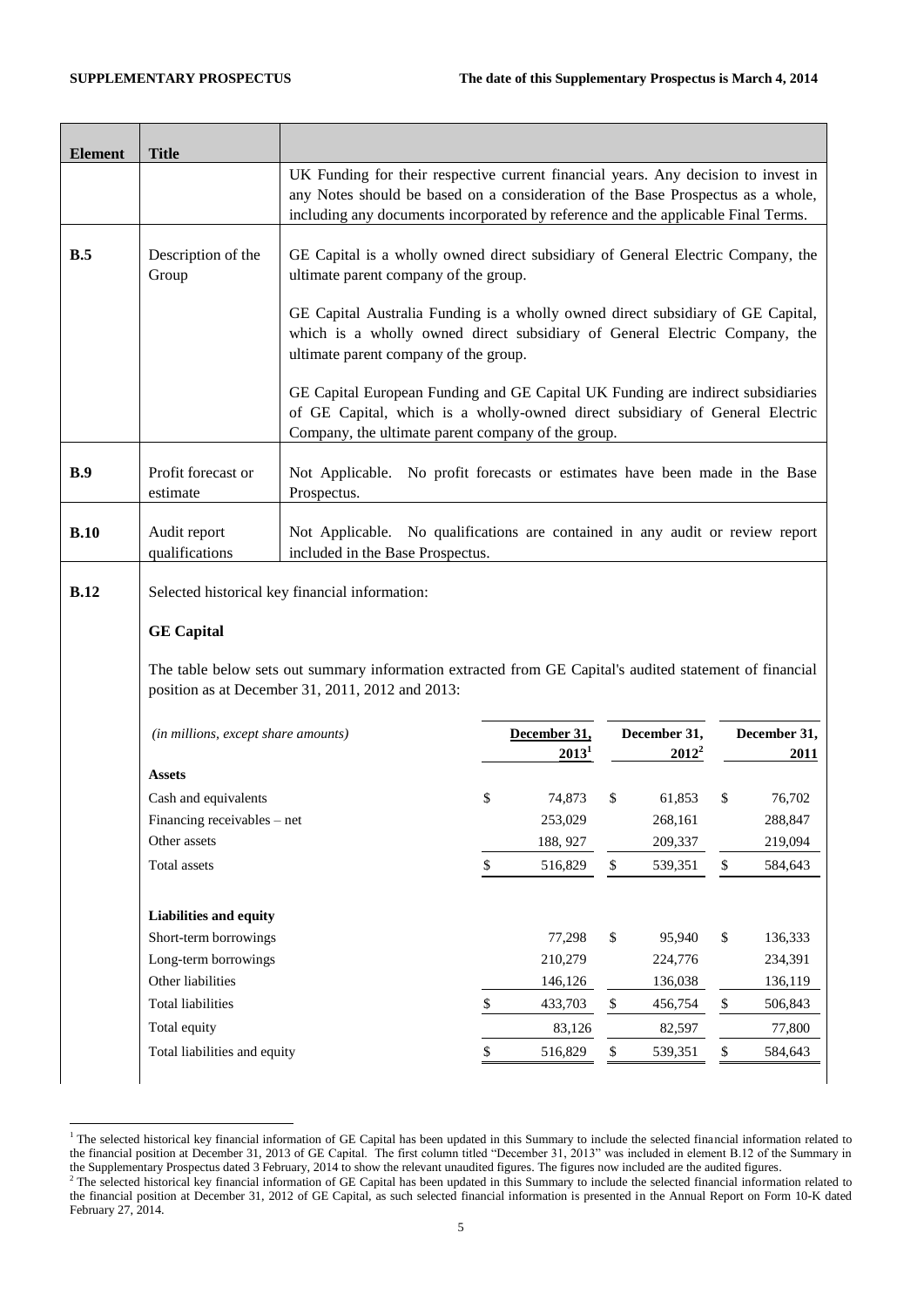J,

| <b>Element</b> | <b>Title</b>                                                                                                                                                                                                                                                                                                                                                                                                                                                                                                                                            |                         |               |                         |                 |                         |                 |
|----------------|---------------------------------------------------------------------------------------------------------------------------------------------------------------------------------------------------------------------------------------------------------------------------------------------------------------------------------------------------------------------------------------------------------------------------------------------------------------------------------------------------------------------------------------------------------|-------------------------|---------------|-------------------------|-----------------|-------------------------|-----------------|
|                | There has been no material adverse change in the prospects of GE Capital since December 31, 2013. There<br>have been no significant changes in the financial or trading position of GE Capital subsequent to December<br>31, 2013.                                                                                                                                                                                                                                                                                                                      |                         |               |                         |                 |                         |                 |
|                | <b>GE Capital Australia Funding</b>                                                                                                                                                                                                                                                                                                                                                                                                                                                                                                                     |                         |               |                         |                 |                         |                 |
|                | The table below sets out summary information extracted from GE Capital Australia Funding's audited<br>statement of financial position as at December 31, 2011 and 2012 and unaudited statement of financial<br>position as at June 30, 2013:                                                                                                                                                                                                                                                                                                            |                         |               |                         |                 |                         |                 |
|                | (in millions)                                                                                                                                                                                                                                                                                                                                                                                                                                                                                                                                           |                         | June 30, 2013 |                         | <b>December</b> |                         | <b>December</b> |
|                |                                                                                                                                                                                                                                                                                                                                                                                                                                                                                                                                                         |                         |               |                         | 31, 2012        |                         | 31, 2011        |
|                | <b>Assets</b>                                                                                                                                                                                                                                                                                                                                                                                                                                                                                                                                           |                         |               |                         |                 |                         |                 |
|                | Cash and cash equivalents                                                                                                                                                                                                                                                                                                                                                                                                                                                                                                                               | A\$                     | 4,502         | A\$                     | 3,154           | A\$                     | 6,837           |
|                | Receivables                                                                                                                                                                                                                                                                                                                                                                                                                                                                                                                                             |                         | 20,698        |                         | 20,802          |                         | 15,350          |
|                | Other assets                                                                                                                                                                                                                                                                                                                                                                                                                                                                                                                                            |                         | 220           |                         | 251             |                         | 183             |
|                | Total assets                                                                                                                                                                                                                                                                                                                                                                                                                                                                                                                                            | A\$                     | 25,420        | A\$                     | 24,207          | A\$                     | 22,370          |
|                |                                                                                                                                                                                                                                                                                                                                                                                                                                                                                                                                                         |                         |               |                         |                 |                         |                 |
|                | Liabilities and equity                                                                                                                                                                                                                                                                                                                                                                                                                                                                                                                                  |                         |               |                         |                 |                         |                 |
|                | Interest bearing liabilities                                                                                                                                                                                                                                                                                                                                                                                                                                                                                                                            | A\$                     | 24,946        | A\$                     | 23,995          | A\$                     | 21,987          |
|                | Other liabilities                                                                                                                                                                                                                                                                                                                                                                                                                                                                                                                                       |                         | 156           |                         | 128             |                         | 236             |
|                | <b>Total liabilities</b>                                                                                                                                                                                                                                                                                                                                                                                                                                                                                                                                |                         | 25,102        |                         | 24,123          |                         | 22,223          |
|                | Total equity                                                                                                                                                                                                                                                                                                                                                                                                                                                                                                                                            |                         | 318           |                         | 84              |                         | 147             |
|                | Total liabilities and equity                                                                                                                                                                                                                                                                                                                                                                                                                                                                                                                            | A\$                     | 25,420        | A\$                     | 24,207          | A\$                     | 22,370          |
|                | There has been no material adverse change in the prospects of GE Capital Australia Funding since<br>December 31, 2012. There have been no significant changes in the financial or trading position of GE<br>Capital Australia Funding subsequent to June 30, 2013.<br><b>GE Capital European Funding</b><br>The table below sets out summary information extracted from GE Capital European Funding's audited<br>statement of financial position as at December 31, 2011 and 2012 and unaudited statement of financial<br>position as at June 30, 2013: |                         |               |                         |                 |                         |                 |
|                | (in millions)                                                                                                                                                                                                                                                                                                                                                                                                                                                                                                                                           |                         | June 30, 2013 |                         | <b>December</b> |                         | December 31,    |
|                |                                                                                                                                                                                                                                                                                                                                                                                                                                                                                                                                                         |                         |               |                         | 31, 2012        |                         | 2011            |
|                | <b>Assets</b>                                                                                                                                                                                                                                                                                                                                                                                                                                                                                                                                           |                         |               |                         |                 |                         |                 |
|                | Loans and advances to affiliates                                                                                                                                                                                                                                                                                                                                                                                                                                                                                                                        | €                       | 38,621        | €                       | 40,761          | $\epsilon$              | 41,602          |
|                | Other assets                                                                                                                                                                                                                                                                                                                                                                                                                                                                                                                                            |                         | 4,143         |                         | 3,204           |                         | 3,452           |
|                | Total assets                                                                                                                                                                                                                                                                                                                                                                                                                                                                                                                                            | €                       | 42,764        | $\in$                   | 43,965          | €                       | 45,054          |
|                | Liabilities and equity                                                                                                                                                                                                                                                                                                                                                                                                                                                                                                                                  |                         |               |                         |                 |                         |                 |
|                | Debt securities issued                                                                                                                                                                                                                                                                                                                                                                                                                                                                                                                                  | $\boldsymbol{\epsilon}$ | 40,261        | $\boldsymbol{\epsilon}$ | 41,576          | $\boldsymbol{\epsilon}$ | 42,464          |
|                | Other liabilities                                                                                                                                                                                                                                                                                                                                                                                                                                                                                                                                       |                         | 1,901         |                         | 1,776           |                         | 2,002           |
|                | <b>Total liabilities</b>                                                                                                                                                                                                                                                                                                                                                                                                                                                                                                                                |                         | 42,162        |                         | 43,352          |                         | 44,466          |
|                | Total equity                                                                                                                                                                                                                                                                                                                                                                                                                                                                                                                                            |                         | 602           |                         | 613             |                         | 588             |
|                | Total liabilities and equity                                                                                                                                                                                                                                                                                                                                                                                                                                                                                                                            | €                       | 42,764        | €                       | 43,965          | €                       | 45,054          |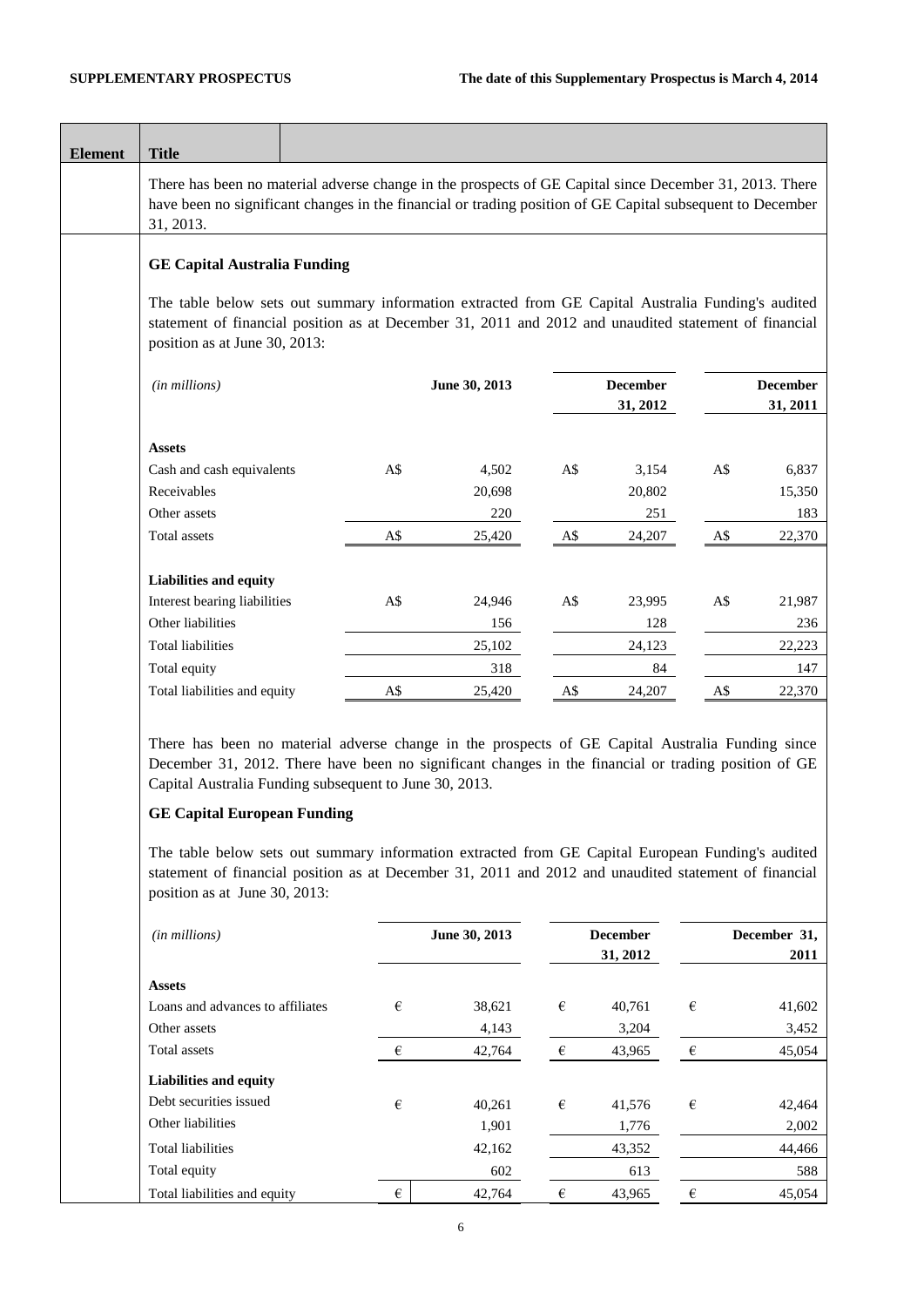| <b>Element</b> | <b>Title</b>                                                                                                                                                                                                                                                                                         |                                                                                                                                                                                                            |   |                                                                                                                                                                                                                                                                                                                                      |           |                             |           |                             |
|----------------|------------------------------------------------------------------------------------------------------------------------------------------------------------------------------------------------------------------------------------------------------------------------------------------------------|------------------------------------------------------------------------------------------------------------------------------------------------------------------------------------------------------------|---|--------------------------------------------------------------------------------------------------------------------------------------------------------------------------------------------------------------------------------------------------------------------------------------------------------------------------------------|-----------|-----------------------------|-----------|-----------------------------|
|                |                                                                                                                                                                                                                                                                                                      |                                                                                                                                                                                                            |   |                                                                                                                                                                                                                                                                                                                                      |           |                             |           |                             |
|                | There has been no material adverse change in the prospects of GE Capital European Funding since<br>December 31, 2012. There have been no significant changes in the financial or trading position of GE<br>Capital European Funding subsequent to June 30, 2013.                                     |                                                                                                                                                                                                            |   |                                                                                                                                                                                                                                                                                                                                      |           |                             |           |                             |
|                | <b>GE Capital UK Funding</b>                                                                                                                                                                                                                                                                         |                                                                                                                                                                                                            |   |                                                                                                                                                                                                                                                                                                                                      |           |                             |           |                             |
|                | The table below sets out summary information extracted from GE Capital UK Funding's audited statement<br>of financial position as at December 31, 2011 and 2012 and unaudited statement of financial position as at<br>June 30, 2013:                                                                |                                                                                                                                                                                                            |   |                                                                                                                                                                                                                                                                                                                                      |           |                             |           |                             |
|                | (in millions)                                                                                                                                                                                                                                                                                        |                                                                                                                                                                                                            |   | June 30, 2013                                                                                                                                                                                                                                                                                                                        |           | <b>December</b><br>31, 2012 |           | <b>December</b><br>31, 2011 |
|                | <b>Assets</b>                                                                                                                                                                                                                                                                                        |                                                                                                                                                                                                            |   |                                                                                                                                                                                                                                                                                                                                      |           |                             |           |                             |
|                | Loans and advances to affiliates                                                                                                                                                                                                                                                                     |                                                                                                                                                                                                            | £ | 9,023                                                                                                                                                                                                                                                                                                                                | £         | 9,407                       | £         | 9,335                       |
|                | Other assets                                                                                                                                                                                                                                                                                         |                                                                                                                                                                                                            |   | 1,515                                                                                                                                                                                                                                                                                                                                |           | 1,326                       |           | 1,347                       |
|                | Total assets                                                                                                                                                                                                                                                                                         |                                                                                                                                                                                                            | £ | 10,538                                                                                                                                                                                                                                                                                                                               | £         | 10,733                      | £         | 10,682                      |
|                | Liabilities and equity                                                                                                                                                                                                                                                                               |                                                                                                                                                                                                            |   |                                                                                                                                                                                                                                                                                                                                      |           |                             |           |                             |
|                | Debt securities issued                                                                                                                                                                                                                                                                               |                                                                                                                                                                                                            | £ | 9,161                                                                                                                                                                                                                                                                                                                                | £         | 9,460                       | $\pounds$ | 9,559                       |
|                | Other liabilities                                                                                                                                                                                                                                                                                    |                                                                                                                                                                                                            |   | 1,261                                                                                                                                                                                                                                                                                                                                |           | 1,174                       |           | 1,006                       |
|                | <b>Total liabilities</b>                                                                                                                                                                                                                                                                             |                                                                                                                                                                                                            |   | 10,422                                                                                                                                                                                                                                                                                                                               |           | 10,634                      |           | 10,565                      |
|                | Total equity                                                                                                                                                                                                                                                                                         |                                                                                                                                                                                                            |   | 116                                                                                                                                                                                                                                                                                                                                  |           | 99                          |           | 117                         |
|                | Total liabilities and equity                                                                                                                                                                                                                                                                         |                                                                                                                                                                                                            | £ | 10,538                                                                                                                                                                                                                                                                                                                               | $\pounds$ | 10,733                      | $\pounds$ | 10,682                      |
| <b>B.13</b>    | There has been no material adverse change in the prospects of GE Capital UK Funding since December 31,<br>2012. There have been no significant changes in the financial or trading position of GE Capital UK<br>Funding subsequent to June 30, 2013.<br>Events impacting<br>the Issuer's<br>solvency |                                                                                                                                                                                                            |   | Not Applicable. There are no recent events particular to GE Capital, GE Capital<br>Australia Funding, GE Capital European Funding or GE Capital UK Funding which<br>are to a material extent relevant to the evaluation of the solvency of GE Capital, GE<br>Capital Australia Funding, GE Capital European Funding or GE Capital UK |           |                             |           |                             |
|                |                                                                                                                                                                                                                                                                                                      | Funding. Any decision to invest in any Notes should be based on a consideration of<br>the Base Prospectus as a whole, including any documents incorporated by reference<br>and the applicable Final Terms. |   |                                                                                                                                                                                                                                                                                                                                      |           |                             |           |                             |
| B.14           | Dependence upon                                                                                                                                                                                                                                                                                      |                                                                                                                                                                                                            |   | GE Capital is not dependent on other members of the group.                                                                                                                                                                                                                                                                           |           |                             |           |                             |
|                | other group entities                                                                                                                                                                                                                                                                                 | funding.                                                                                                                                                                                                   |   | GE Capital Australia Funding is dependent on GE Capital for a substantial part of its                                                                                                                                                                                                                                                |           |                             |           |                             |
|                |                                                                                                                                                                                                                                                                                                      | provision of certain services.                                                                                                                                                                             |   | GE Capital UK Funding is dependent on GE Capital European Funding for the                                                                                                                                                                                                                                                            |           |                             |           |                             |
|                |                                                                                                                                                                                                                                                                                                      | make loans.                                                                                                                                                                                                |   | GE Capital Australia Funding, GE Capital European Funding and GE Capital UK<br>Funding are dependent on the performance of the affiliated companies to which they                                                                                                                                                                    |           |                             |           |                             |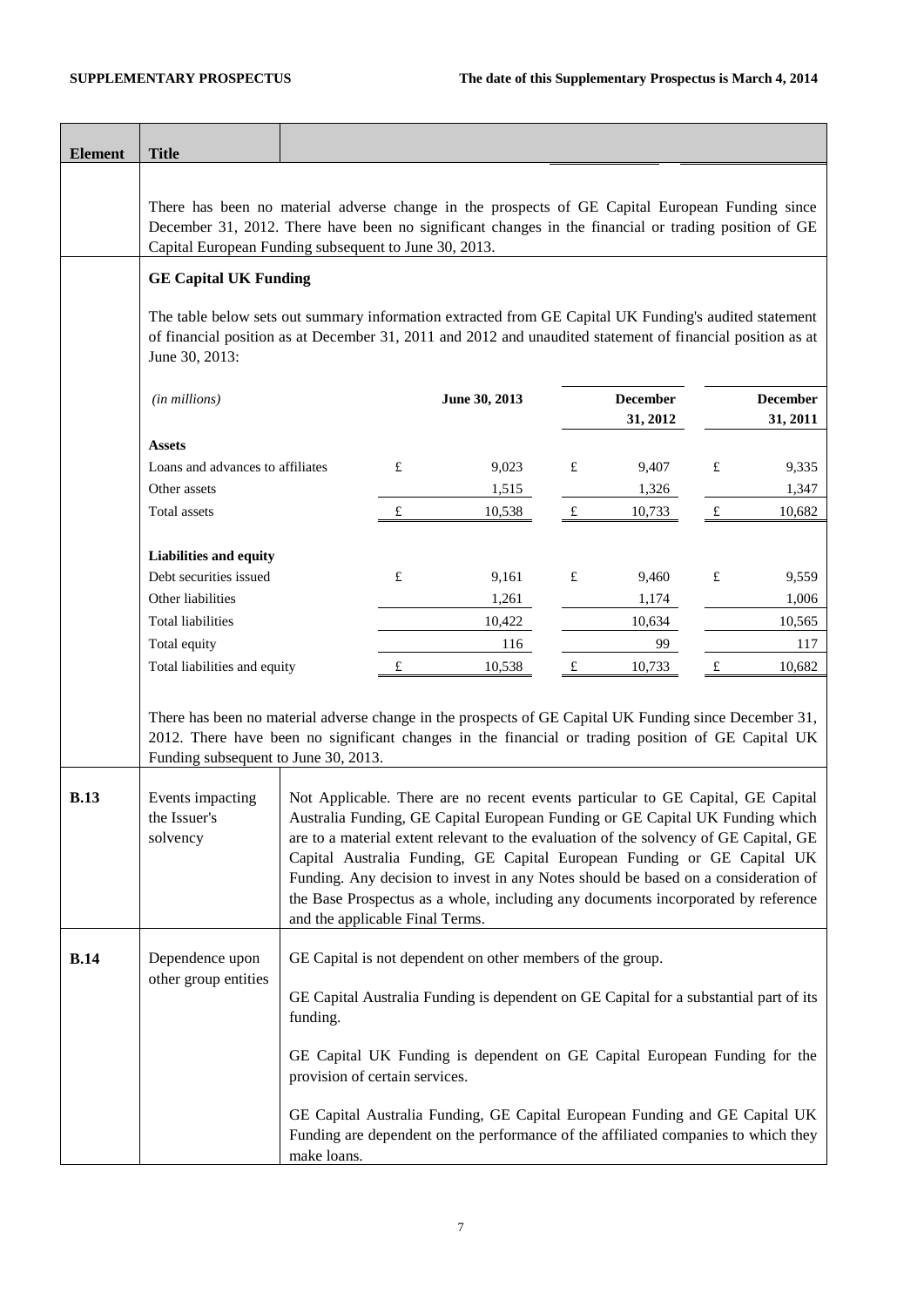| <b>Element</b> | <b>Title</b>                    |                                                                                                                                                                                                                                                                                                                                                                                                                                   |
|----------------|---------------------------------|-----------------------------------------------------------------------------------------------------------------------------------------------------------------------------------------------------------------------------------------------------------------------------------------------------------------------------------------------------------------------------------------------------------------------------------|
| <b>B.15</b>    | Principal activities            | GE Capital offers diversified financing and services in North America, South<br>America, Europe, Australia and Asia.                                                                                                                                                                                                                                                                                                              |
|                |                                 | GE Capital Australia Funding is primarily engaged in obtaining financing in public<br>markets to fund the operations of affiliated operating companies in Australia,<br>principally by way of loans to such affiliated companies.                                                                                                                                                                                                 |
|                |                                 | GE Capital European Funding and GE Capital UK Funding provide financial service<br>activities, including obtaining financing in the capital markets for the purposes of<br>funding the operations of affiliated companies.                                                                                                                                                                                                        |
| <b>B.16</b>    | Controlling<br>shareholders     | GE Capital is a wholly owned direct subsidiary of General Electric Company, the<br>ultimate parent company of the group.                                                                                                                                                                                                                                                                                                          |
|                |                                 | GE Capital Australia Funding is a wholly-owned direct subsidiary of GE Capital,<br>which is a wholly owned direct subsidiary of General Electric Company, the<br>ultimate parent company of the group.                                                                                                                                                                                                                            |
|                |                                 | GE Capital European Funding and GE Capital UK Funding are wholly owned<br>indirect subsidiaries of GE Capital, which is a wholly owned direct subsidiary of<br>General Electric Company, the ultimate parent company of the group.                                                                                                                                                                                                |
| <b>B.17</b>    | Credit ratings                  | As of April 2, 2013, each Issuer's long-term unsecured debt credit rating from S&P<br>was "AA+" with a stable outlook and as of April 2, 2013, each Issuer's long-term<br>unsecured debt credit rating from Moody's was "A1" with a stable outlook. As of<br>April 2, 2013, each Issuer's short-term credit rating from S&P was "A-1+" and as of<br>April 2, 2013, each Issuer's short-term credit rating from Moody's was "P-1". |
|                |                                 | As of March 28, 2013, Moody's assigned ratings of "A1" for senior issues of Notes<br>under the Programme and "A2" for subordinated issues of Notes under the<br>Programme. As of March 28, 2013, S&P assigned ratings of "AA+/A-1+" for senior<br>issues of Notes under the Programme and a rating of "AA" for subordinated issues<br>of Notes under the Programme.                                                               |
|                |                                 | Notes issued under the Programme may be rated or unrated by either of the rating<br>agencies referred to above. Where a Tranche of Notes is rated, such rating will not<br>necessarily be the same as the rating assigned to the Programme by the relevant<br>rating agency.                                                                                                                                                      |
|                |                                 | Issue specific summary:                                                                                                                                                                                                                                                                                                                                                                                                           |
|                |                                 | [The Notes [have been/are expected to be] rated [specify rating(s) of Tranche being<br>issued] by [specify rating agent(s)].]                                                                                                                                                                                                                                                                                                     |
|                |                                 | A security rating is not a recommendation to buy, sell or hold securities and may be<br>subject to suspension, reduction or withdrawal at any time by the assigning rating<br>agency.                                                                                                                                                                                                                                             |
| <b>B.18</b>    | Description of the<br>Guarantee | The Notes (other than Notes issued by GE Capital) will be unconditionally and<br>irrevocably guaranteed by the Guarantor (as defined below). The Guarantee may be<br>issued on either a senior basis ("Senior Guarantee") in the case of a Guarantee<br>relating to Notes issued on a senior basis ("Senior Notes") or a subordinated basis                                                                                       |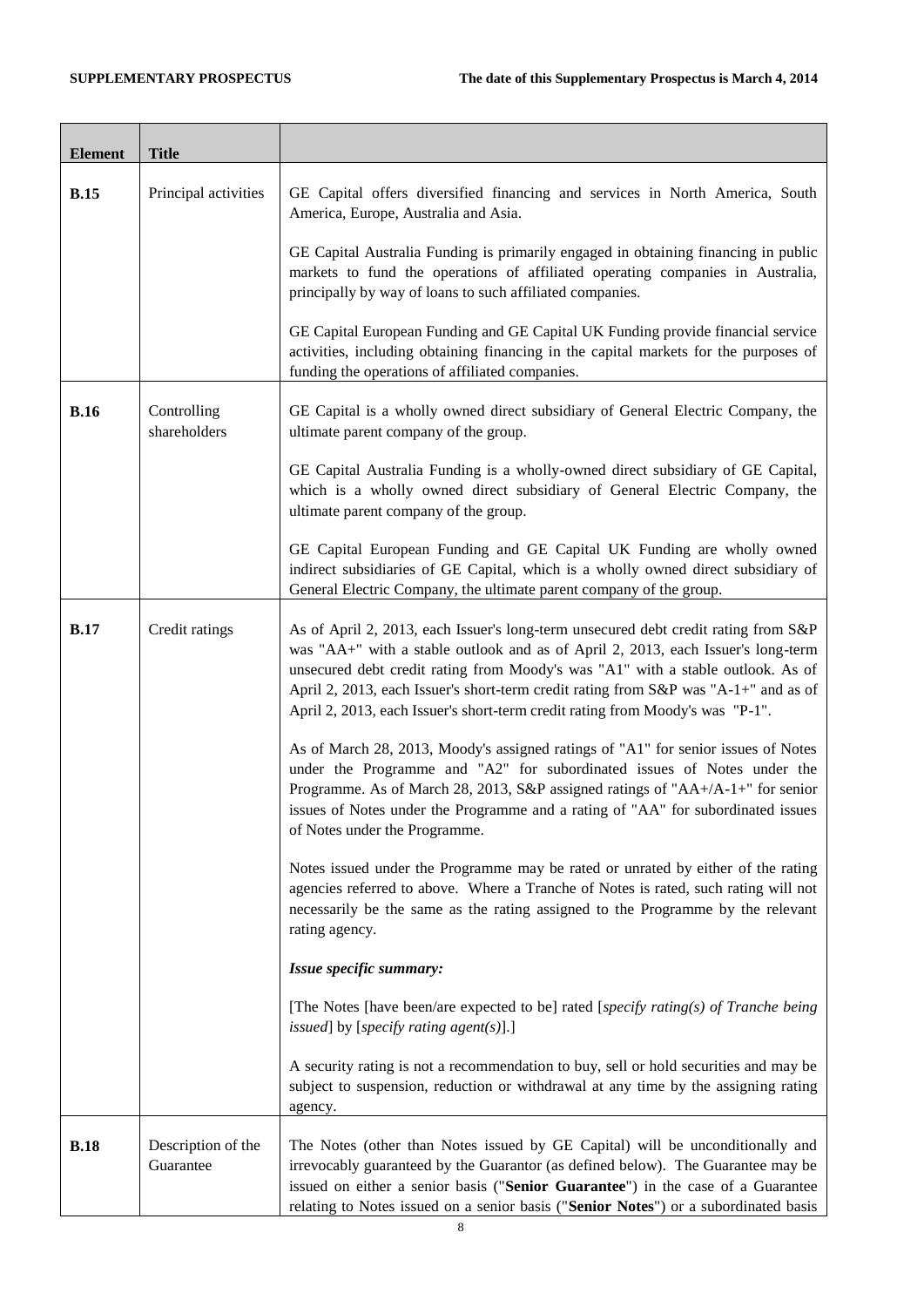|                   | (" <b>Subordinated Guarantee</b> ") in the case of Notes issued on a subordinated basis        |
|-------------------|------------------------------------------------------------------------------------------------|
|                   | ("Subordinated Notes").                                                                        |
|                   |                                                                                                |
|                   | The obligations of the Guarantor under its Senior Guarantee will be (i) unsecured              |
|                   | and will rank equally with all other unsecured and unsubordinated indebtedness of              |
|                   |                                                                                                |
|                   | the Guarantor and (ii) effectively junior to the liabilities of the Guarantor's                |
|                   | subsidiaries.                                                                                  |
|                   |                                                                                                |
|                   | The obligations of the Guarantor under its Subordinated Guarantee will (i) constitute          |
|                   | general unsecured obligations of the Guarantor, (ii) rank subordinated in right of             |
|                   | payment to all of the Guarantor's senior indebtedness and (iii) be effectively junior          |
|                   | to the liabilities of the Guarantor's subsidiaries.                                            |
|                   |                                                                                                |
|                   |                                                                                                |
| Information about | GE Capital may be an Issuer or a guarantor of Notes under the Programme.                       |
| the Guarantor     | Information relating to GE Capital (in its capacity as guarantor, the " <b>Guarantor</b> ") is |
|                   | set out in this Section B.                                                                     |
|                   | <b>Title</b>                                                                                   |

## **Section C – Securities**

| <b>Element</b>  | <b>Title</b>                       |                                                                                                                                                                                                                                                                                                                                                                                                                                                                                      |
|-----------------|------------------------------------|--------------------------------------------------------------------------------------------------------------------------------------------------------------------------------------------------------------------------------------------------------------------------------------------------------------------------------------------------------------------------------------------------------------------------------------------------------------------------------------|
|                 |                                    |                                                                                                                                                                                                                                                                                                                                                                                                                                                                                      |
| C.1             | Description of<br>Notes/ISIN       | The Notes to be issued under the Programme may be Registered Notes or Bearer Notes.<br>Bearer Notes are subject to U.S. tax law requirements and may not be issued unless such<br>issuance (i) is permitted under U.S. federal income tax law at the time of issuance<br>without adverse consequences to the relevant Issuer or the Guarantor and (ii) is<br>conducted in accordance with the requirements of U.S. federal income tax law in effect<br>at the time of such issuance. |
|                 |                                    | The Notes to be issued under the Programme may be Fixed Rate Notes, Floating Rate<br>Notes, Original Issue Discount Notes, Amortizing Notes or a combination of the<br>foregoing.                                                                                                                                                                                                                                                                                                    |
|                 |                                    | Issue specific summary:                                                                                                                                                                                                                                                                                                                                                                                                                                                              |
|                 |                                    | The Notes are $[f/E/U.S.5/other]$ [ ] [ ]%/Floating Rate/Original Issue<br>Discount/Amortizing] [Registered/Bearer] [Senior/Subordinated] Notes due [<br>1.                                                                                                                                                                                                                                                                                                                          |
|                 |                                    | International Securities Identification Number ("ISIN"): [                                                                                                                                                                                                                                                                                                                                                                                                                           |
| C <sub>.2</sub> | Currency                           | Subject to compliance with all applicable laws, regulations and directives, Notes may be<br>issued in any currency agreed between the Issuer and the relevant Dealer at the time of<br>issue.                                                                                                                                                                                                                                                                                        |
|                 |                                    | Issue specific summary:                                                                                                                                                                                                                                                                                                                                                                                                                                                              |
|                 |                                    | The currency of this Series of Notes is [Pounds Sterling (" $\mathbf{\hat{x}}$ ")/Euro (" $\mathbf{\hat{y}}$ ")/U.S. dollars<br>$("U.S.\$ {S}))/Other (<br>D1.                                                                                                                                                                                                                                                                                                                       |
| C.5             | Restrictions on<br>transferability | Not Applicable. There are no restrictions on the free transferability of the Notes.                                                                                                                                                                                                                                                                                                                                                                                                  |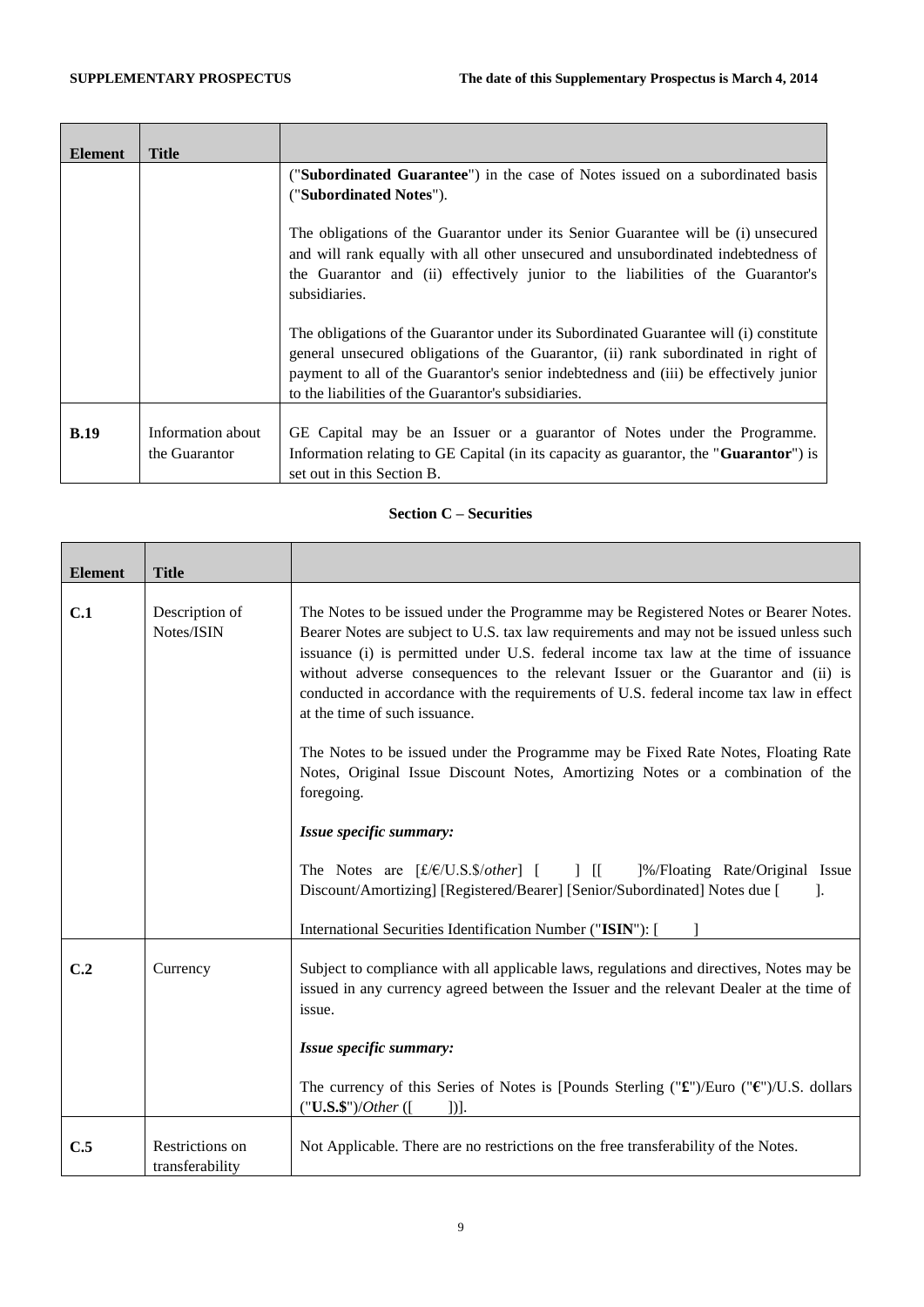| <b>Element</b> | <b>Title</b>                                              |                                                                                                                                                                                                                                                                                                                                                                                                                                                                                                                                              |
|----------------|-----------------------------------------------------------|----------------------------------------------------------------------------------------------------------------------------------------------------------------------------------------------------------------------------------------------------------------------------------------------------------------------------------------------------------------------------------------------------------------------------------------------------------------------------------------------------------------------------------------------|
|                |                                                           |                                                                                                                                                                                                                                                                                                                                                                                                                                                                                                                                              |
| C.8            | Rights attached to<br>the Notes, including<br>ranking and | Notes issued under the Programme will have terms and conditions relating to, among<br>other matters:                                                                                                                                                                                                                                                                                                                                                                                                                                         |
|                | limitations on those<br>rights                            | <b>Status and Subordination</b>                                                                                                                                                                                                                                                                                                                                                                                                                                                                                                              |
|                |                                                           | Notes may be Senior Notes or Subordinated Notes.                                                                                                                                                                                                                                                                                                                                                                                                                                                                                             |
|                |                                                           | Senior Notes will be (i) unsecured and rank equally with all other unsecured and<br>unsubordinated indebtedness of the Issuer and (ii) effectively junior to the liabilities of<br>the Issuer's subsidiaries, if any.                                                                                                                                                                                                                                                                                                                        |
|                |                                                           | Subordinated Notes will (i) constitute general unsecured obligations of the Issuer, (ii)<br>rank subordinated in right of payment to all of the Issuer's senior indebtedness and (iii)<br>be effectively junior to the liabilities of the Issuer's subsidiaries, if any.                                                                                                                                                                                                                                                                     |
|                |                                                           | Issue specific summary                                                                                                                                                                                                                                                                                                                                                                                                                                                                                                                       |
|                |                                                           | [The Notes are [Senior Notes/Subordinated Notes].]                                                                                                                                                                                                                                                                                                                                                                                                                                                                                           |
|                |                                                           | <b>Taxation</b>                                                                                                                                                                                                                                                                                                                                                                                                                                                                                                                              |
|                |                                                           | All payments in respect of Notes will be made without withholding of or deduction for,<br>or on account of taxes or charges imposed by any governmental authority or agency in<br>the jurisdiction of the relevant Issuer, or, if applicable, the Guarantor, unless required by<br>law. In the event that any such withholding or deduction is made, the Issuer or, as the<br>case may be, the Guarantor will, save in certain limited circumstances, be required to<br>pay additional amounts to cover the amounts so withheld or deducted. |
|                |                                                           | Issuer's negative pledge                                                                                                                                                                                                                                                                                                                                                                                                                                                                                                                     |
|                |                                                           | The terms of the Notes will not contain a negative pledge provision.                                                                                                                                                                                                                                                                                                                                                                                                                                                                         |
|                |                                                           | Guarantor's negative pledge                                                                                                                                                                                                                                                                                                                                                                                                                                                                                                                  |
|                |                                                           | The terms of the Guarantee in respect of Notes will not contain a negative pledge<br>provision.                                                                                                                                                                                                                                                                                                                                                                                                                                              |
|                |                                                           | <b>Events of default - Senior Notes</b>                                                                                                                                                                                                                                                                                                                                                                                                                                                                                                      |
|                |                                                           | The terms of the Senior Notes will contain, amongst others, the following events of<br>default:                                                                                                                                                                                                                                                                                                                                                                                                                                              |
|                |                                                           | (a)<br>default in payment of any interest due in respect of the Senior Notes,<br>continuing for a period of 30 days;                                                                                                                                                                                                                                                                                                                                                                                                                         |
|                |                                                           | (b)<br>default in payment of any principal or premium, if any, due in respect of the<br>Senior Notes;                                                                                                                                                                                                                                                                                                                                                                                                                                        |
|                |                                                           | (c)<br>non-performance or non-observance by the Issuer and the Guarantor of any of<br>their respective other obligations under the provisions of the Senior Notes or<br>the related Guarantee, in certain cases continuing for a period of 60 days after<br>the date on which written notice of such non-performance or non-observance is                                                                                                                                                                                                    |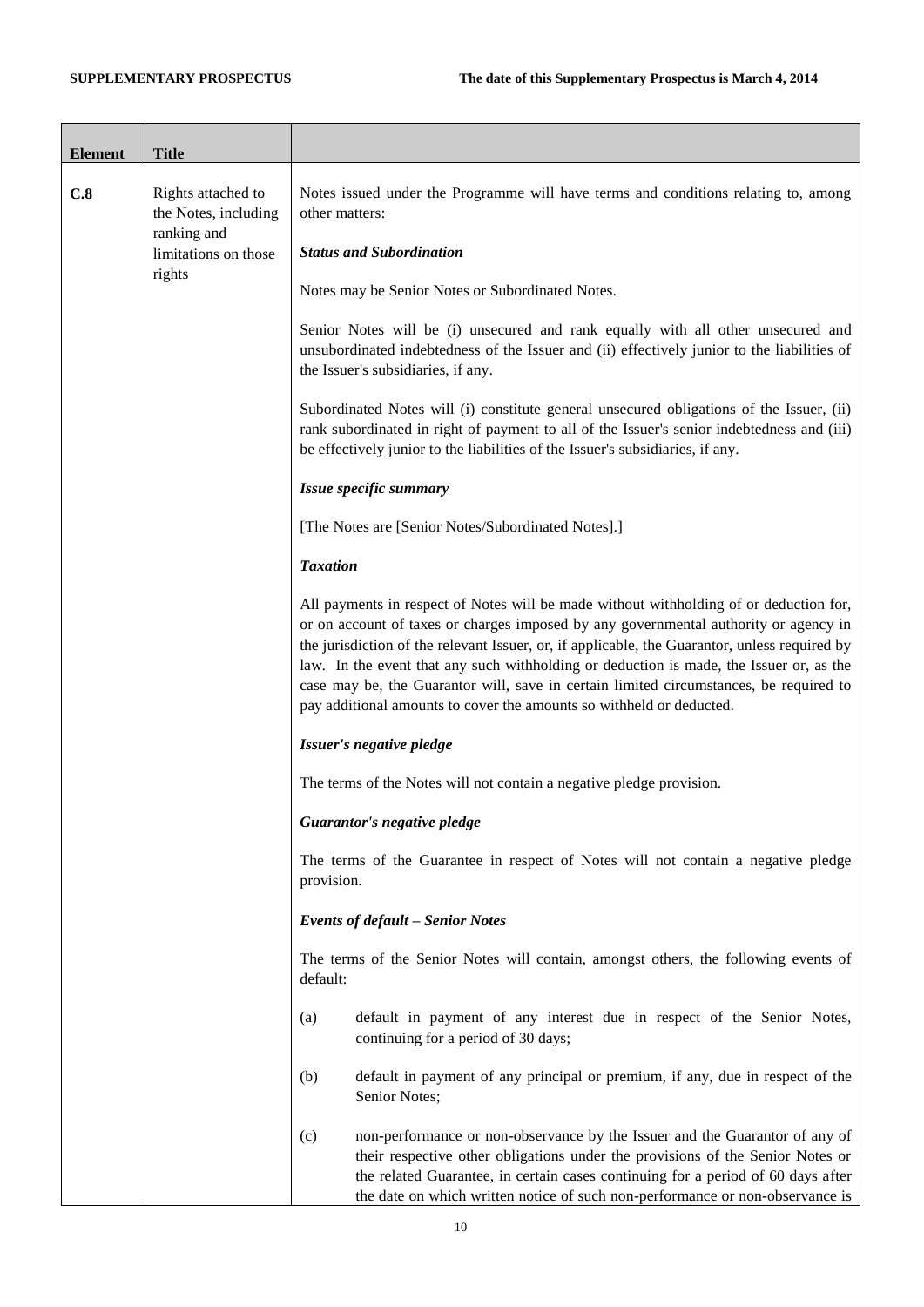| <b>Element</b> | <b>Title</b>            |                                                                                                                                                                                                                                                                                                                                                                                                                                                                                                                                                                                                                                                                                                                                                                                                                                                                                                                                                                                                                                                                                                                                                                                                                                                                                                                                                                                                                                                      |
|----------------|-------------------------|------------------------------------------------------------------------------------------------------------------------------------------------------------------------------------------------------------------------------------------------------------------------------------------------------------------------------------------------------------------------------------------------------------------------------------------------------------------------------------------------------------------------------------------------------------------------------------------------------------------------------------------------------------------------------------------------------------------------------------------------------------------------------------------------------------------------------------------------------------------------------------------------------------------------------------------------------------------------------------------------------------------------------------------------------------------------------------------------------------------------------------------------------------------------------------------------------------------------------------------------------------------------------------------------------------------------------------------------------------------------------------------------------------------------------------------------------|
|                |                         | given;                                                                                                                                                                                                                                                                                                                                                                                                                                                                                                                                                                                                                                                                                                                                                                                                                                                                                                                                                                                                                                                                                                                                                                                                                                                                                                                                                                                                                                               |
|                |                         | (d)<br>cross-acceleration in respect of: (i) any other series of notes or any<br>indebtedness which GE Capital has outstanding in the aggregate principal<br>amount of at least U.S.\$100,000,000 (or its equivalent in other currencies); (ii)<br>in the case of Senior Notes issued by GE Capital Australia Funding, any other<br>series of notes or any indebtedness which GE Capital Australia Funding has<br>outstanding in the aggregate principal amount of at least A\$10,000,000 (or its<br>equivalent in other currencies); (iii) in the case of Senior Notes issued by GE<br>Capital European Funding or GE Capital UK Funding, any other series of notes<br>or any indebtedness which GE Capital European Funding or GE Capital UK<br>Funding has outstanding in the aggregate principal amount of at least<br>U.S.\$10,000,000 (or its equivalent in other currencies), if such acceleration is<br>not rescinded or annulled within ten calendar days after written notice thereof<br>has been given to the Issuer, the Guarantor, as the case may be, and the Fiscal<br>Agent by the holders of at least 25% in aggregate principal amount of the<br>Senior Notes outstanding, provided that, if the event of default under such other<br>series of notes or indebtedness is timely remedied, cured or waived, then the<br>event of default under the Senior Notes shall be deemed likewise to have been<br>remedied, cured or waived; |
|                |                         | events relating to the insolvency or winding up of the Issuer or the Guarantor.<br>(e)                                                                                                                                                                                                                                                                                                                                                                                                                                                                                                                                                                                                                                                                                                                                                                                                                                                                                                                                                                                                                                                                                                                                                                                                                                                                                                                                                               |
|                |                         | Events of default - Subordinated Notes                                                                                                                                                                                                                                                                                                                                                                                                                                                                                                                                                                                                                                                                                                                                                                                                                                                                                                                                                                                                                                                                                                                                                                                                                                                                                                                                                                                                               |
|                |                         | The terms of the Subordinated Notes will contain, amongst others, the following events<br>of default:                                                                                                                                                                                                                                                                                                                                                                                                                                                                                                                                                                                                                                                                                                                                                                                                                                                                                                                                                                                                                                                                                                                                                                                                                                                                                                                                                |
|                |                         | (f)<br>default in payment of interest due in respect of the Subordinated Notes,<br>continuing for a period of 30 days;                                                                                                                                                                                                                                                                                                                                                                                                                                                                                                                                                                                                                                                                                                                                                                                                                                                                                                                                                                                                                                                                                                                                                                                                                                                                                                                               |
|                |                         | default in the payment of principal or premium, if any, on any Subordinated<br>(g)<br>Notes; and                                                                                                                                                                                                                                                                                                                                                                                                                                                                                                                                                                                                                                                                                                                                                                                                                                                                                                                                                                                                                                                                                                                                                                                                                                                                                                                                                     |
|                |                         | certain events relating to the insolvency or winding up of the Issuer or the<br>(h)<br>Guarantor.                                                                                                                                                                                                                                                                                                                                                                                                                                                                                                                                                                                                                                                                                                                                                                                                                                                                                                                                                                                                                                                                                                                                                                                                                                                                                                                                                    |
|                |                         | An event of default under one series of Subordinated Notes does not necessarily<br>constitute an event of default under any other series of Subordinated Notes.                                                                                                                                                                                                                                                                                                                                                                                                                                                                                                                                                                                                                                                                                                                                                                                                                                                                                                                                                                                                                                                                                                                                                                                                                                                                                      |
|                |                         | <b>Meetings</b>                                                                                                                                                                                                                                                                                                                                                                                                                                                                                                                                                                                                                                                                                                                                                                                                                                                                                                                                                                                                                                                                                                                                                                                                                                                                                                                                                                                                                                      |
|                |                         | The terms of the Notes will contain provisions for calling meetings of holders of such<br>Notes to consider matters affecting their interests generally. These provisions permit<br>defined majorities to bind all holders, including holders who did not attend and vote at<br>the relevant meeting and holders who voted in a manner contrary to the majority.                                                                                                                                                                                                                                                                                                                                                                                                                                                                                                                                                                                                                                                                                                                                                                                                                                                                                                                                                                                                                                                                                     |
|                |                         | Governing law                                                                                                                                                                                                                                                                                                                                                                                                                                                                                                                                                                                                                                                                                                                                                                                                                                                                                                                                                                                                                                                                                                                                                                                                                                                                                                                                                                                                                                        |
|                |                         | New York law.                                                                                                                                                                                                                                                                                                                                                                                                                                                                                                                                                                                                                                                                                                                                                                                                                                                                                                                                                                                                                                                                                                                                                                                                                                                                                                                                                                                                                                        |
| C.9            | Interest/<br>Redemption | <i>Interest</i>                                                                                                                                                                                                                                                                                                                                                                                                                                                                                                                                                                                                                                                                                                                                                                                                                                                                                                                                                                                                                                                                                                                                                                                                                                                                                                                                                                                                                                      |

 $\sim$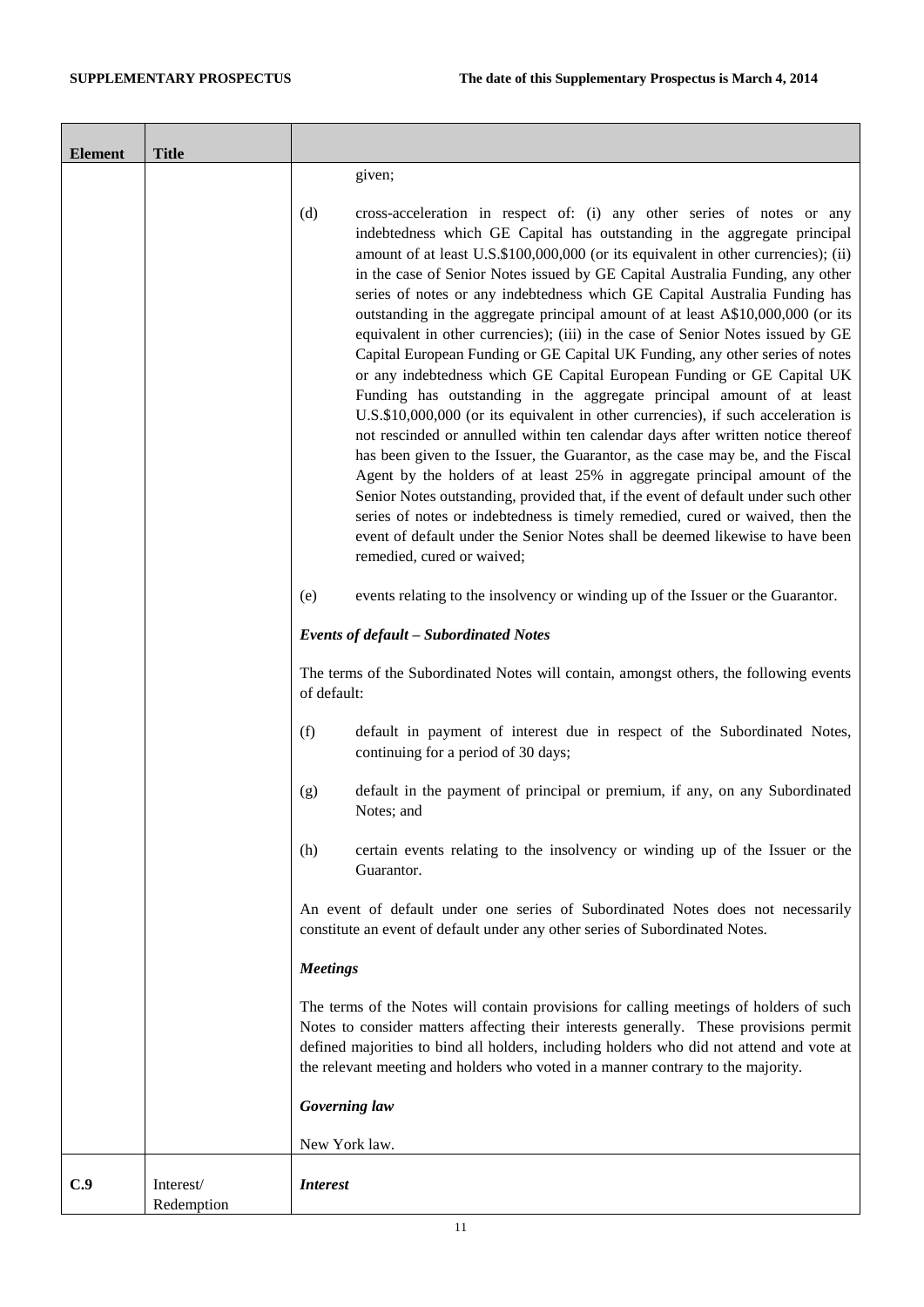| <b>Element</b> | <b>Title</b>                                        |                                                                                                                                                                                                                                                                                                                                                                                                                                                                                 |
|----------------|-----------------------------------------------------|---------------------------------------------------------------------------------------------------------------------------------------------------------------------------------------------------------------------------------------------------------------------------------------------------------------------------------------------------------------------------------------------------------------------------------------------------------------------------------|
|                |                                                     | Notes may or may not bear interest. Interest-bearing Notes will either bear interest<br>payable at a fixed rate or a floating rate.                                                                                                                                                                                                                                                                                                                                             |
|                |                                                     | Issue specific summary:                                                                                                                                                                                                                                                                                                                                                                                                                                                         |
|                |                                                     | [The Notes bear interest [from their date of issue/from [<br>I at the fixed rate of<br>]% per annum. The yield of the Notes is [<br>1%. Interest will be paid<br>[annually/semi-annually/quarterly/monthly] in arrears on [<br>]] in each<br>] [and [<br>[year/month]. The first interest payment will be made on [<br>].]                                                                                                                                                      |
|                |                                                     | [The Notes bear interest [from their date of issue/from [<br>]] at a floating rate<br>calculated by reference to [specify interest rate basis for Notes being issued]<br>[plus/minus] a spread of [ ]%. Interest will be paid [annually/semi-<br>annually/quarterly/monthly] in arrears on [<br>$\int$ [and [<br>]] in each [year/month],<br>subject to adjustment for non-business days. The first interest payment will be made on<br>$\lbrack . \rbrack$<br>$\left[ \right]$ |
|                |                                                     | [The [Fixed Interest Rate/Spread] will be increased by [<br>]% on [<br>] [and further<br>$]$ % on [<br>increased by [<br>]].]                                                                                                                                                                                                                                                                                                                                                   |
|                |                                                     | [The Notes do not bear any interest [and will be offered and sold at a discount to their<br>nominal amount].]                                                                                                                                                                                                                                                                                                                                                                   |
|                |                                                     | Redemption                                                                                                                                                                                                                                                                                                                                                                                                                                                                      |
|                |                                                     | The terms under which Notes may be redeemed (including the maturity date as well as<br>any provisions relating to early redemption) will be agreed between the Issuer and the<br>relevant Dealer at the time of issue of the relevant Notes.                                                                                                                                                                                                                                    |
|                |                                                     | Issue specific summary:                                                                                                                                                                                                                                                                                                                                                                                                                                                         |
|                |                                                     | [Subject to any purchase and cancellation or early redemption, the Notes will be<br>redeemed on [<br>[% of the nominal amount.]<br>$\vert$ at $\vert$                                                                                                                                                                                                                                                                                                                           |
|                |                                                     | [Unless previously redeemed, purchased and cancelled, each Note will be partially<br>redeemed on each Installment Date at the Installment Amount, whereupon the<br>outstanding principal amount of such Note shall be reduced by the Installment Amount<br>for all purposes.                                                                                                                                                                                                    |
|                |                                                     | The Installment Amount per Note corresponding to the applicable Installment Date is as<br>follows: [<br>$\mathbf{ll}$                                                                                                                                                                                                                                                                                                                                                           |
|                |                                                     | The Notes may be redeemed early for tax reasons [or [specify any other early<br>redemption option applicable to the Notes being issued]] at [par].                                                                                                                                                                                                                                                                                                                              |
|                |                                                     | <b>Representative of holders</b>                                                                                                                                                                                                                                                                                                                                                                                                                                                |
|                |                                                     | Not Applicable - No representative of the Noteholders has been appointed by the Issuer.                                                                                                                                                                                                                                                                                                                                                                                         |
| C.10           | Derivative<br>component in the<br>interest payments | Not Applicable – There is no derivative component in the interest payments.                                                                                                                                                                                                                                                                                                                                                                                                     |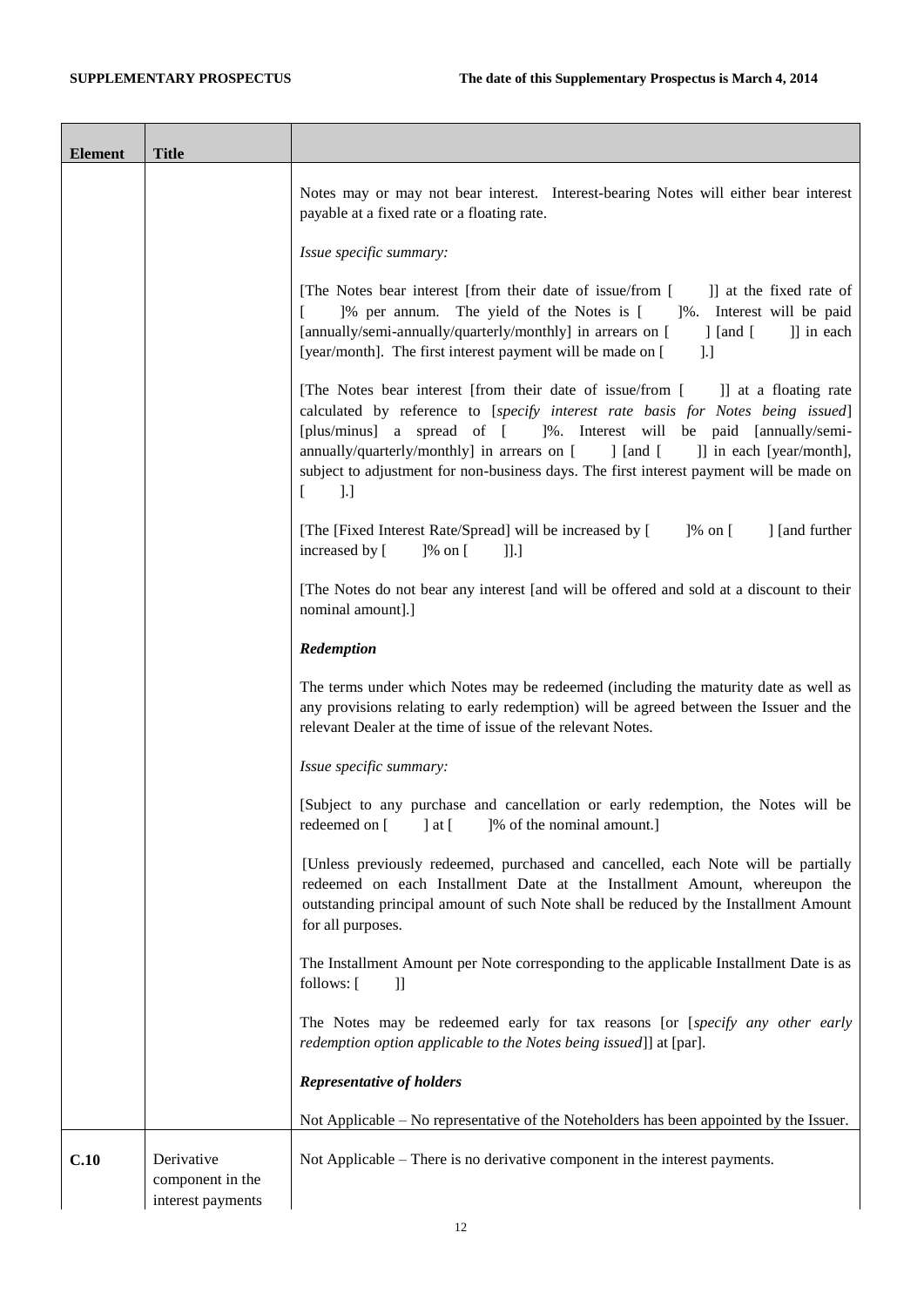ř.

| <b>Element</b> | <b>Title</b>          |                                                                                           |
|----------------|-----------------------|-------------------------------------------------------------------------------------------|
|                |                       |                                                                                           |
| <b>C.11</b>    | Listing and           | Notes issued under the Programme may be listed and admitted to trading on the London      |
|                | Admission to          | Stock Exchange or the MOT.                                                                |
|                | trading in respect of |                                                                                           |
|                | Notes with a          | <i>Issue specific summary:</i>                                                            |
|                | denomination of less  |                                                                                           |
|                | than EUR100,000       | [Application [has been] [is expected to be] made by the Issuer (or on its behalf) for the |
|                | (or its equivalent in | Notes to be admitted to trading on the [regulated market of the London Stock              |
|                | other currencies)     | Exchange/MOT].][The Notes will not be listed.]                                            |
|                |                       |                                                                                           |
| C.21           | Admission to          | Notes issued under the Programme may be listed and admitted to trading on the London      |
|                | trading in respect of | Stock Exchange or the MOT.                                                                |
|                | Notes with a          |                                                                                           |
|                | denomination of at    | Issue specific summary:                                                                   |
|                | least EUR100,000      |                                                                                           |
|                | (or its equivalent in | Application [has been][is expected to be] made by the Issuer (or on its behalf) for the   |
|                | other currencies)     | Notes to be admitted to trading on the [regulated market of the London Stock              |
|                |                       | Exchange/MOT].                                                                            |

# **Section D – Risks**

| <b>Element</b><br>D.2 | <b>Title</b><br>Key risks regarding<br>the Issuer | In purchasing Notes, investors assume the risk that the Issuer [and the Guarantor] may<br>become insolvent or otherwise be unable to make all payments due in respect of the<br>Notes. There is a wide range of factors which individually or together could result in the<br>Issuer [and the Guarantor] becoming unable to make all payments due in respect of the<br>Notes. It is not possible to identify all such factors or to determine which factors are<br>most likely to occur, as the Issuer [and the Guarantor] may not be aware of all relevant |
|-----------------------|---------------------------------------------------|-------------------------------------------------------------------------------------------------------------------------------------------------------------------------------------------------------------------------------------------------------------------------------------------------------------------------------------------------------------------------------------------------------------------------------------------------------------------------------------------------------------------------------------------------------------|
|                       |                                                   | factors and certain factors which [it/they] currently deem not to be material may become<br>material as a result of the occurrence of events outside the Issuer's [and the Guarantor's]<br>control. The Issuer [and the Guarantor] [has/have] identified a number of factors which<br>could materially adversely affect the business of GE Capital and its consolidated<br>subsidiaries and the ability of the Issuer (or Guarantor, as the case may be) to make<br>payments under the Notes. These factors are:                                            |
|                       |                                                   | • GE Capital's growth is subject to global economic and political risks;                                                                                                                                                                                                                                                                                                                                                                                                                                                                                    |
|                       |                                                   | • GE Capital is subject to a wide variety of laws, regulations and government policies<br>that may change in significant ways;                                                                                                                                                                                                                                                                                                                                                                                                                              |
|                       |                                                   | • GE Capital is subject to legal proceedings and legal compliance risks;                                                                                                                                                                                                                                                                                                                                                                                                                                                                                    |
|                       |                                                   | • the success of GE Capital's business depends on achieving its strategic objectives,<br>including through acquisitions, joint ventures, dispositions and restructurings;                                                                                                                                                                                                                                                                                                                                                                                   |
|                       |                                                   | • sustained increases in costs of pension and healthcare benefits may reduce the<br>profitability of General Electric Company and its consolidated subsidiaries ("GE<br>Company");                                                                                                                                                                                                                                                                                                                                                                          |
|                       |                                                   | • conditions in the financial and credit markets may affect the availability and cost of<br>GE Capital funding;                                                                                                                                                                                                                                                                                                                                                                                                                                             |
|                       |                                                   | • if conditions in the financial markets deteriorate, they may adversely affect the                                                                                                                                                                                                                                                                                                                                                                                                                                                                         |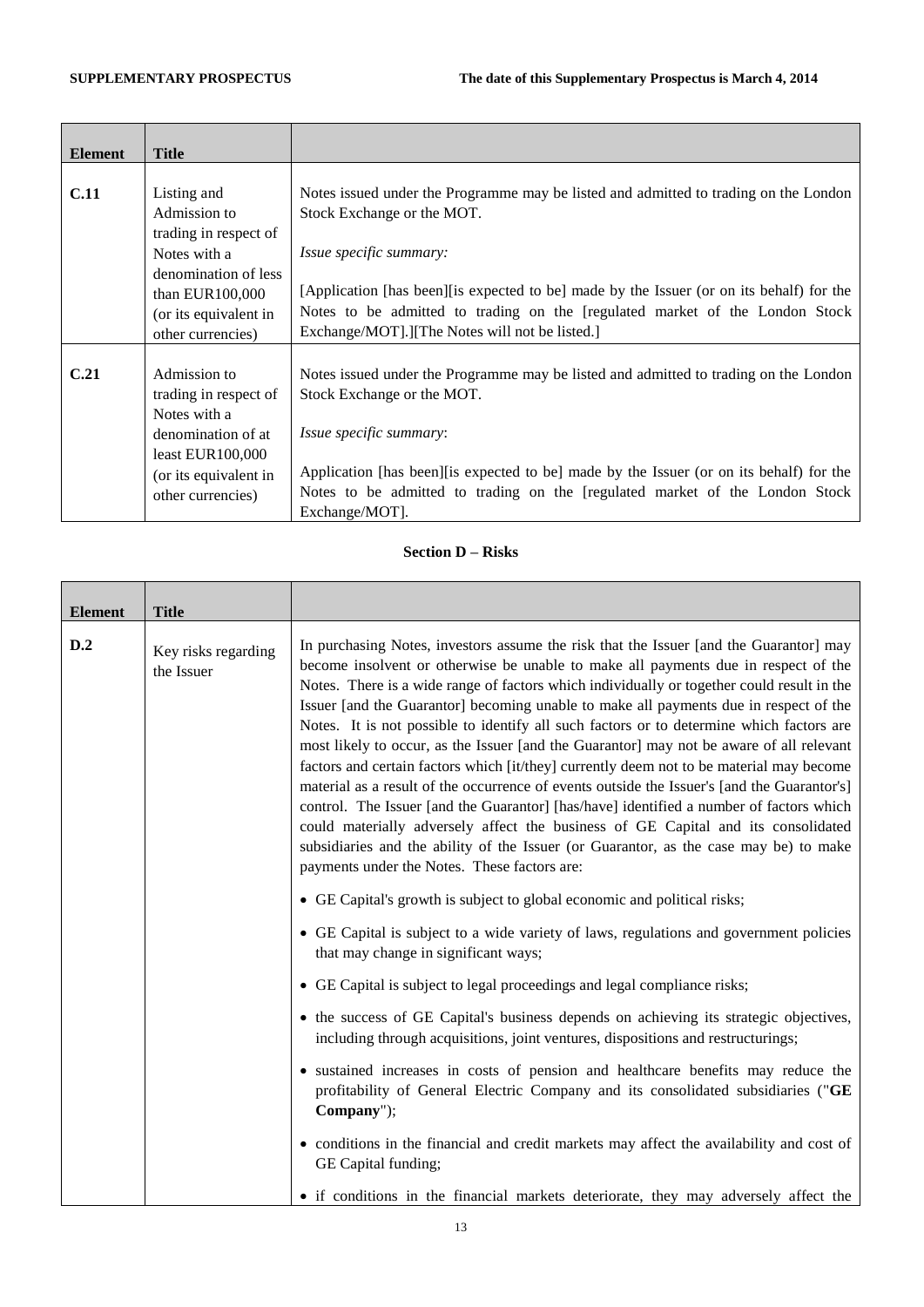$\blacksquare$ 

۳

| <b>Element</b> | <b>Title</b>                     |                                                                                                                                                                                                                                                                                                                                                                                                                                                                                                                                                                                                                                                                                                                                                                                                                                                                                                                                                                                                                                                                                                                         |
|----------------|----------------------------------|-------------------------------------------------------------------------------------------------------------------------------------------------------------------------------------------------------------------------------------------------------------------------------------------------------------------------------------------------------------------------------------------------------------------------------------------------------------------------------------------------------------------------------------------------------------------------------------------------------------------------------------------------------------------------------------------------------------------------------------------------------------------------------------------------------------------------------------------------------------------------------------------------------------------------------------------------------------------------------------------------------------------------------------------------------------------------------------------------------------------------|
|                |                                  | business and results of operations of GE Capital as well as the soundness of financial<br>institutions and governments with which GE Capital deals;                                                                                                                                                                                                                                                                                                                                                                                                                                                                                                                                                                                                                                                                                                                                                                                                                                                                                                                                                                     |
|                |                                  | • the real estate markets in which GE Capital participates are highly dependent on<br>economic conditions, the deterioration of which may adversely affect GE Capital's<br>business, financial position and results of operations;                                                                                                                                                                                                                                                                                                                                                                                                                                                                                                                                                                                                                                                                                                                                                                                                                                                                                      |
|                |                                  | • failure to maintain GE Capital's credit ratings could adversely affect its cost of funds<br>and related margins, liquidity, competitive position and access to capital markets;                                                                                                                                                                                                                                                                                                                                                                                                                                                                                                                                                                                                                                                                                                                                                                                                                                                                                                                                       |
|                |                                  | • current conditions in the global economy and the major industries GE Company<br>serves also may materially and adversely affect the business and results of operations<br>of GE Company's non-financial businesses;                                                                                                                                                                                                                                                                                                                                                                                                                                                                                                                                                                                                                                                                                                                                                                                                                                                                                                   |
|                |                                  | • increased IT security requirements, vulnerabilities, threats and more sophisticated and<br>targeted computer crime could pose a risk to GE Capital's systems, networks,<br>products, solutions, services and data;                                                                                                                                                                                                                                                                                                                                                                                                                                                                                                                                                                                                                                                                                                                                                                                                                                                                                                    |
|                |                                  | • GE Company may face operational failures that could have a material adverse effect<br>on its business, reputation, financial position and results of operations, and it is<br>dependent on maintenance of existing product lines, market acceptance of new<br>product introductions and product innovations for continued revenue growth;                                                                                                                                                                                                                                                                                                                                                                                                                                                                                                                                                                                                                                                                                                                                                                             |
|                |                                  | • GE Capital's intellectual property portfolio may not prevent competitors from<br>independently developing products and services similar to or duplicative to GE<br>Company's; and                                                                                                                                                                                                                                                                                                                                                                                                                                                                                                                                                                                                                                                                                                                                                                                                                                                                                                                                     |
|                |                                  | • significant raw material shortages, supplier capacity constraints, supplier production<br>disruptions, supplier quality and sourcing issues or price increases could increase GE<br>Capital's operating costs and adversely impact the competitive positions of GE<br>Company's products.                                                                                                                                                                                                                                                                                                                                                                                                                                                                                                                                                                                                                                                                                                                                                                                                                             |
| D.3            | Key risks regarding<br>the Notes | There are also risks associated with the Notes. These include a range of market risks<br>(including that there may be no or only a limited secondary market in the Notes, that the<br>value of an investor's investment may be adversely affected by exchange rate<br>movements where the Notes are not denominated in the investor's own currency, that<br>any credit rating assigned to the Notes may not adequately reflect all the risks associated<br>with an investment in the Notes and that changes in interest rates will affect the value of<br>Notes which bear interest at a fixed rate), that Subordinated Notes will rank junior to<br>senior indebtedness, the fact that the conditions of the Notes may be modified without<br>the consent of the holder in certain circumstances, that the holder may not receive<br>payment of the full amounts due in respect of the Notes as a result of amounts being<br>withheld by the Issuer in order to comply with applicable law and that investors are<br>exposed to the risk of changes in law or regulation affecting the value of Notes held by<br>them. |

### **Section E – Offer**

| <b>Element</b> | Title           |                                                                                                                                                                                                      |
|----------------|-----------------|------------------------------------------------------------------------------------------------------------------------------------------------------------------------------------------------------|
| E.2b           | Use of proceeds | The net proceeds from each issue of Notes will be added to the general funds of the<br>relevant Issuer and will be available for financing each of their, and the group's,<br>respective operations. |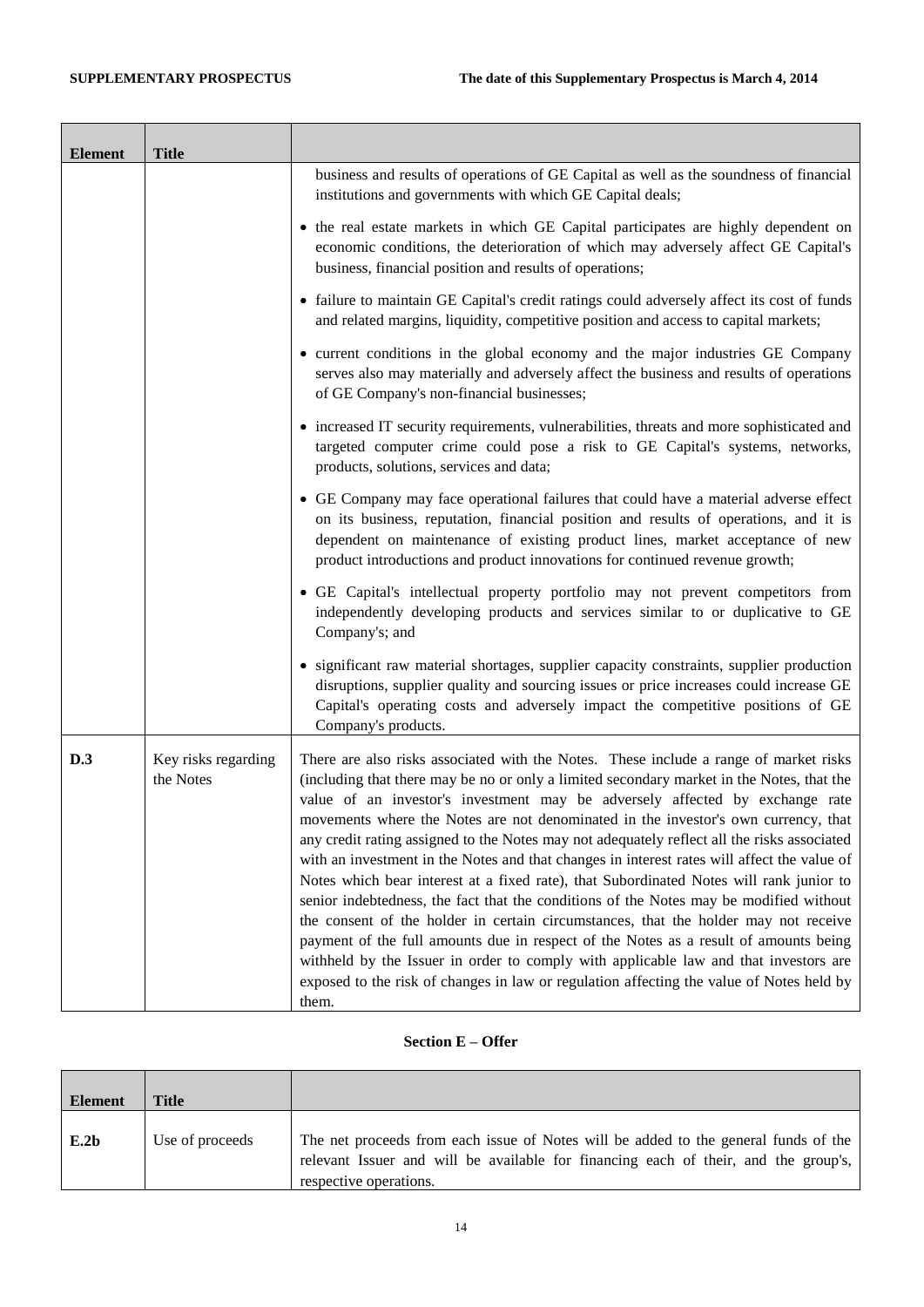$\overline{\phantom{a}}$ 

F

 $\overline{\phantom{a}}$ 

Ť.

| <b>Element</b> | <b>Title</b>                            |                                                                                                                                                                                                                                                                                                                                                                                                                                                                                                                                                                                                            |                              |                                                                                                                                                                                                                                                                                                                                                                                                                                                                                                                                                                                                                                                                                                                                                                                                                                           |
|----------------|-----------------------------------------|------------------------------------------------------------------------------------------------------------------------------------------------------------------------------------------------------------------------------------------------------------------------------------------------------------------------------------------------------------------------------------------------------------------------------------------------------------------------------------------------------------------------------------------------------------------------------------------------------------|------------------------------|-------------------------------------------------------------------------------------------------------------------------------------------------------------------------------------------------------------------------------------------------------------------------------------------------------------------------------------------------------------------------------------------------------------------------------------------------------------------------------------------------------------------------------------------------------------------------------------------------------------------------------------------------------------------------------------------------------------------------------------------------------------------------------------------------------------------------------------------|
|                |                                         | [Issue specific summary:                                                                                                                                                                                                                                                                                                                                                                                                                                                                                                                                                                                   |                              |                                                                                                                                                                                                                                                                                                                                                                                                                                                                                                                                                                                                                                                                                                                                                                                                                                           |
|                |                                         | The net proceeds from the issue of Notes will be [added to the general funds of the<br>Issuer and will be available for financing its, and the group's, operations]/[applied by the<br>Issuer for [<br>11.                                                                                                                                                                                                                                                                                                                                                                                                 |                              |                                                                                                                                                                                                                                                                                                                                                                                                                                                                                                                                                                                                                                                                                                                                                                                                                                           |
| E.3            | Terms and<br>conditions of the<br>offer | Under the programme, the Notes may be offered to the public in a Public Offer in<br>Belgium, Germany, Ireland, Italy, Luxembourg, The Netherlands, Spain and the United<br>Kingdom.                                                                                                                                                                                                                                                                                                                                                                                                                        |                              |                                                                                                                                                                                                                                                                                                                                                                                                                                                                                                                                                                                                                                                                                                                                                                                                                                           |
|                |                                         | The terms and conditions of each offer of Notes will be determined by agreement<br>between the Issuer and the relevant Dealers at the time of issue and specified in the<br>applicable Final Terms. An Investor intending to acquire or acquiring any Notes in a<br>Public Offer from an Authorized Offeror will do so, and offers and sales of such Notes<br>to an Investor by such Authorized Offeror will be made, in accordance with any terms<br>and other arrangements in place between such Authorized Offeror and such Investor<br>including as to price, allocations and settlement arrangements. |                              |                                                                                                                                                                                                                                                                                                                                                                                                                                                                                                                                                                                                                                                                                                                                                                                                                                           |
|                |                                         | Issue specific summary:                                                                                                                                                                                                                                                                                                                                                                                                                                                                                                                                                                                    |                              |                                                                                                                                                                                                                                                                                                                                                                                                                                                                                                                                                                                                                                                                                                                                                                                                                                           |
|                |                                         | [Not Applicable – the Notes are issued in denominations of at least $\epsilon$ 100,000 (or its<br>equivalent in any other currency)].                                                                                                                                                                                                                                                                                                                                                                                                                                                                      |                              |                                                                                                                                                                                                                                                                                                                                                                                                                                                                                                                                                                                                                                                                                                                                                                                                                                           |
|                |                                         | [This issue of Notes is being addressed solely to qualified investors (as defined under<br>the Prospectus Directive).]                                                                                                                                                                                                                                                                                                                                                                                                                                                                                     |                              |                                                                                                                                                                                                                                                                                                                                                                                                                                                                                                                                                                                                                                                                                                                                                                                                                                           |
|                |                                         | [This issue of Notes is being offered in a Public Offer in [Belgium, Germany, Ireland,<br>Italy, Luxembourg, The Netherlands Spain and the United Kingdom]].                                                                                                                                                                                                                                                                                                                                                                                                                                               |                              |                                                                                                                                                                                                                                                                                                                                                                                                                                                                                                                                                                                                                                                                                                                                                                                                                                           |
|                |                                         | The issue price of the Notes is [                                                                                                                                                                                                                                                                                                                                                                                                                                                                                                                                                                          | ] % of their nominal amount. |                                                                                                                                                                                                                                                                                                                                                                                                                                                                                                                                                                                                                                                                                                                                                                                                                                           |
|                |                                         | [Offer Price:                                                                                                                                                                                                                                                                                                                                                                                                                                                                                                                                                                                              | [Not Applicable/[            | $\mathbf{ll}$                                                                                                                                                                                                                                                                                                                                                                                                                                                                                                                                                                                                                                                                                                                                                                                                                             |
|                |                                         | Conditions to which the offer is subject:                                                                                                                                                                                                                                                                                                                                                                                                                                                                                                                                                                  | [Not Applicable/[            | $\mathbf{I}$                                                                                                                                                                                                                                                                                                                                                                                                                                                                                                                                                                                                                                                                                                                                                                                                                              |
|                |                                         | Description of the application process:                                                                                                                                                                                                                                                                                                                                                                                                                                                                                                                                                                    | [Not Applicable/[            | $\mathbf{ll}$                                                                                                                                                                                                                                                                                                                                                                                                                                                                                                                                                                                                                                                                                                                                                                                                                             |
|                |                                         | Details of the minimum and/or maximum<br>amount of application (whether in numbers<br>of securities or aggregate amount to invest):                                                                                                                                                                                                                                                                                                                                                                                                                                                                        | [Not Applicable/[            | $\mathbf{ll}$                                                                                                                                                                                                                                                                                                                                                                                                                                                                                                                                                                                                                                                                                                                                                                                                                             |
|                |                                         | Description of possibility to reduce<br>subscriptions and manner for refunding<br>excess amount paid by applicants:                                                                                                                                                                                                                                                                                                                                                                                                                                                                                        | [Not Applicable/[            | -1                                                                                                                                                                                                                                                                                                                                                                                                                                                                                                                                                                                                                                                                                                                                                                                                                                        |
|                |                                         | Details of the method and time limits for<br>paying up and delivering the Notes:                                                                                                                                                                                                                                                                                                                                                                                                                                                                                                                           | [Not Applicable/[            | $]]% \centering \includegraphics[width=1\textwidth]{images/TransY.pdf}% \caption{The first two different values of $y$ and $y$ (left) and $y$ (right) are the first two different values of $y$ (right) and $y$ (right). The first two different values of $y$ (right) and $y$ (right). The first two different values of $y$ (right). The first two different values of $y$ (right). The first two different values of $y$ (right). The second two different values of $y$ (right). The second two different values of $y$ (right). The second two different values of $y$ (right). The second two different values of $y$ (right). The second two different values of $y$ (right). The second two different values of $y$ (right). The second two different values of $y$ (right). The second two different values of $y$ (right). The$ |
|                |                                         | Full description of the manner and date on<br>which results of the offer are to be made to<br>public:                                                                                                                                                                                                                                                                                                                                                                                                                                                                                                      | [Not Applicable/[            | 1                                                                                                                                                                                                                                                                                                                                                                                                                                                                                                                                                                                                                                                                                                                                                                                                                                         |